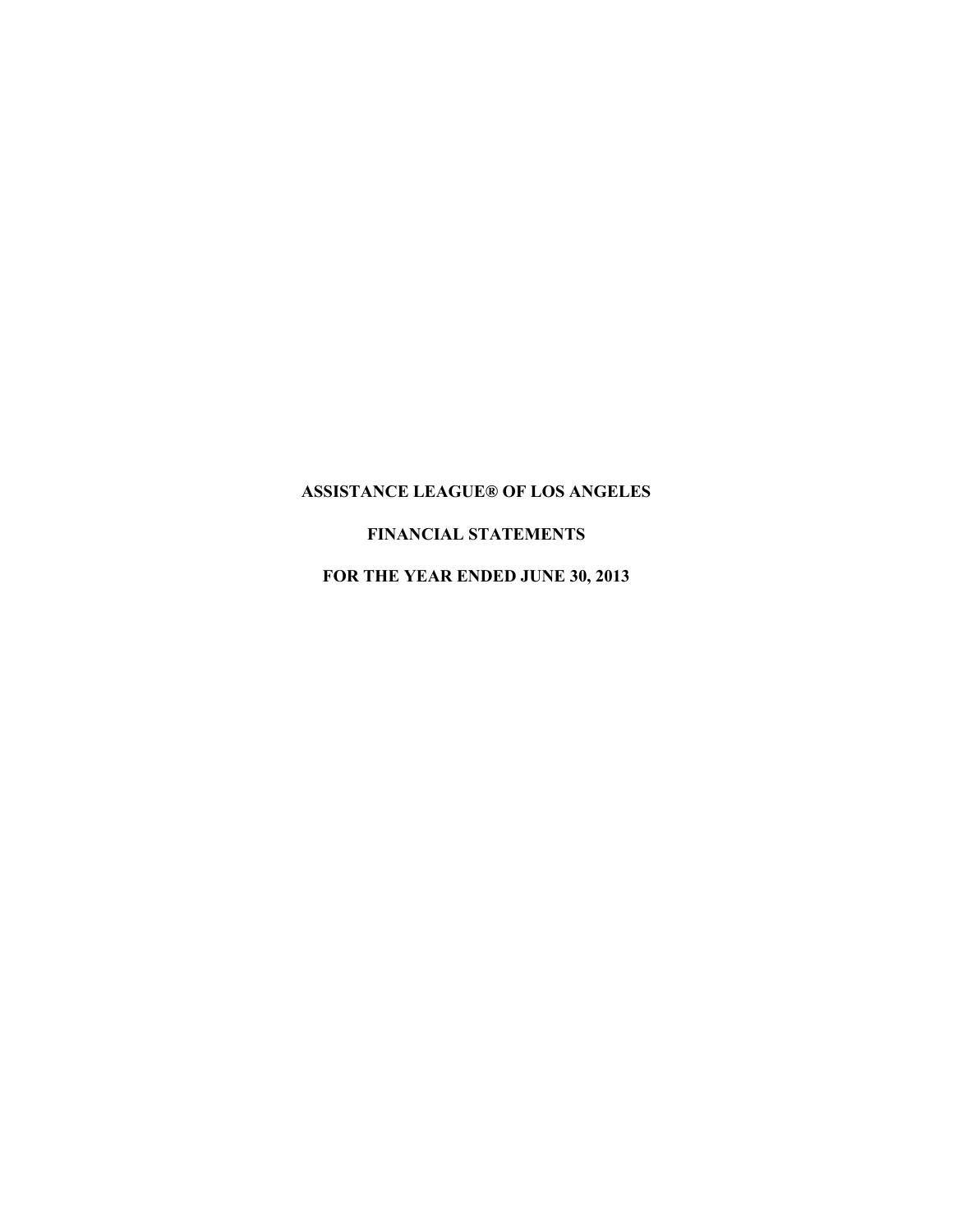# **TABLE OF CONTENTS**

|                                                                                                                                                                                                                                              | Page      |
|----------------------------------------------------------------------------------------------------------------------------------------------------------------------------------------------------------------------------------------------|-----------|
| <b>INDEPENDENT AUDITORS' REPORT</b>                                                                                                                                                                                                          | $1 - 2$   |
| <b>FINANCIAL STATEMENTS</b>                                                                                                                                                                                                                  |           |
| <b>Statement of Financial Position</b>                                                                                                                                                                                                       | 3         |
| <b>Statement of Activities</b>                                                                                                                                                                                                               | 4         |
| <b>Statement of Functional Expenses</b>                                                                                                                                                                                                      | 5         |
| <b>Statement of Cash Flows</b>                                                                                                                                                                                                               | 6         |
| NOTES TO FINANCIAL STATEMENTS                                                                                                                                                                                                                | $7 - 20$  |
| INDEPENDENT AUDITORS' REPORT ON INTERNAL CONTROL OVER<br>FINANCIAL REPORTING AND ON COMPLIANCE AND OTHER<br>MATTERS BASED ON AN AUDIT OF FINANCIAL STATEMENTS<br>PERFORMED IN ACCORDANCE WITH GOVERNMENT AUDITING<br><i><b>STANDARDS</b></i> | $21 - 22$ |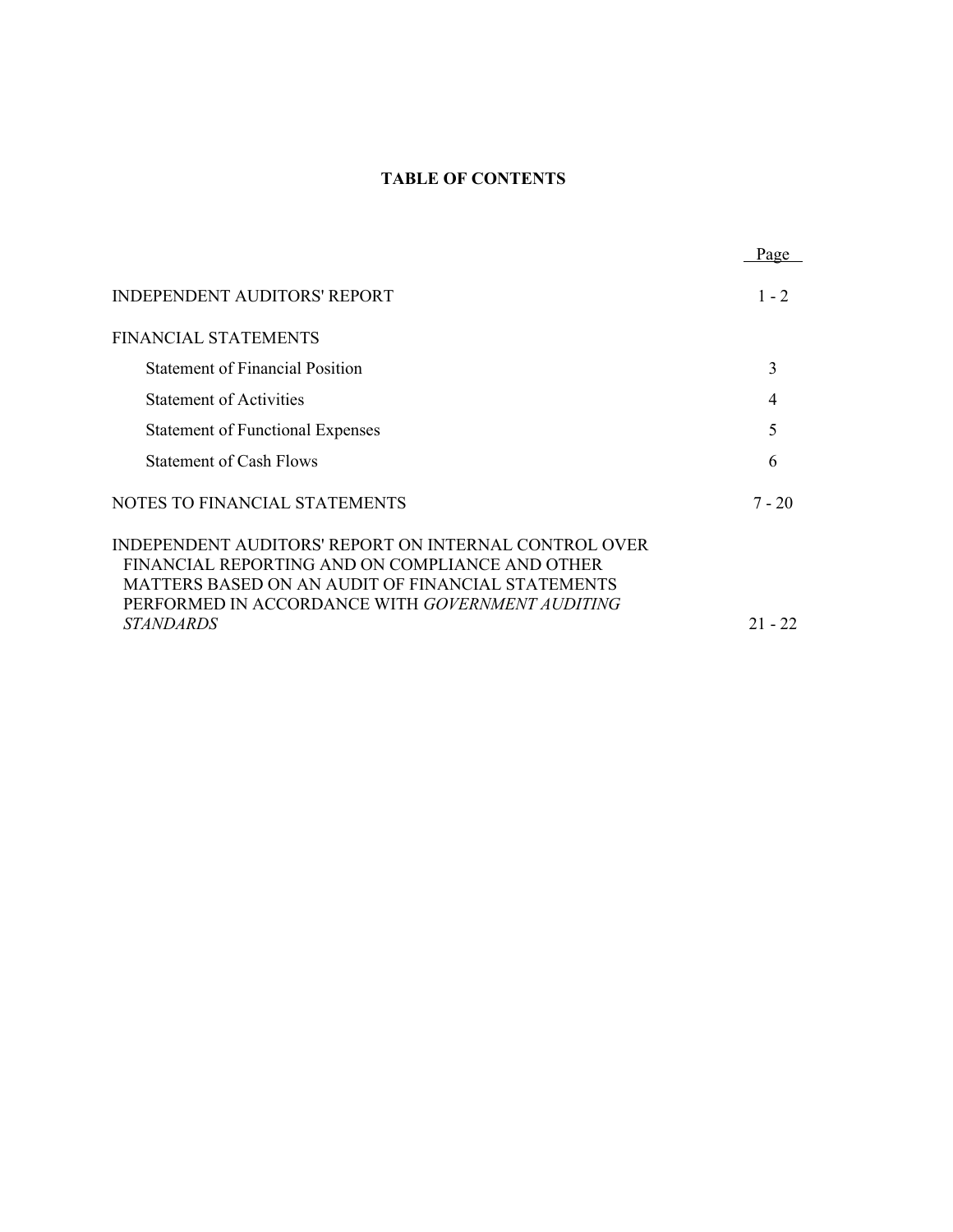

# INDEPENDENT AUDITORS' REPORT

To the Audit Committee **ASSISTANCE LEAGUE® OF LOS ANGELES** Los Angeles, California

We have audited the accompanying financial statements of Assistance League® of Los Angeles (the "League"), which comprise the statement of financial position as of June 30, 2013, and the related statements of activities, functional expenses, and cash flows for the year then ended, and the related notes to financial statements.

#### **Management's Responsibility for the Financial Statements**

Management is responsible for the preparation and fair presentation of these financial statements in accordance with accounting principles generally accepted in the United States of America ("U.S. GAAP"); this includes the design, implementation, and maintenance of internal control relevant to the preparation and fair presentation of financial statements that are free from material misstatement, whether due to fraud or error.

### **Auditors' Responsibility**

Our responsibility is to express an opinion on these financial statements based on our audit. We conducted our audit in accordance with U.S. generally accepted auditing standards ("U.S. GAAS") and the standards applicable to financial audits contained in *Government Auditing Standards*, issued by the Comptroller General of the U.S. Those standards require that we plan and perform the audit to obtain reasonable assurance about whether the financial statements are free from material misstatement.

An audit involves performing procedures to obtain audit evidence about the amounts and disclosures in the financial statements. The procedures selected depend on the auditors' judgment, including the assessment of the risks of material misstatement of the financial statements, whether due to fraud or error. In making those risk assessments, the auditors consider internal control relevant to the entity's preparation and fair presentation of the financial statements in order to design audit procedures that are appropriate in the circumstances, but not for the purpose of expressing an opinion on the effectiveness of the entity's internal control. Accordingly, we express no such opinion. An audit also includes evaluating the appropriateness of accounting policies used and the reasonableness of significant accounting estimates made by management, as well as evaluating the overall presentation of the financial statements.

We believe that the audit evidence we have obtained is sufficient and appropriate to provide a basis for our audit opinion.

#### **Opinion**

In our opinion, the financial statements referred to above present fairly, in all material respects, the financial position of Assistance League® of Los Angeles as of June 30, 2013, and the changes in its net assets and its cash flows for the year then ended in accordance with U.S. GAAP.

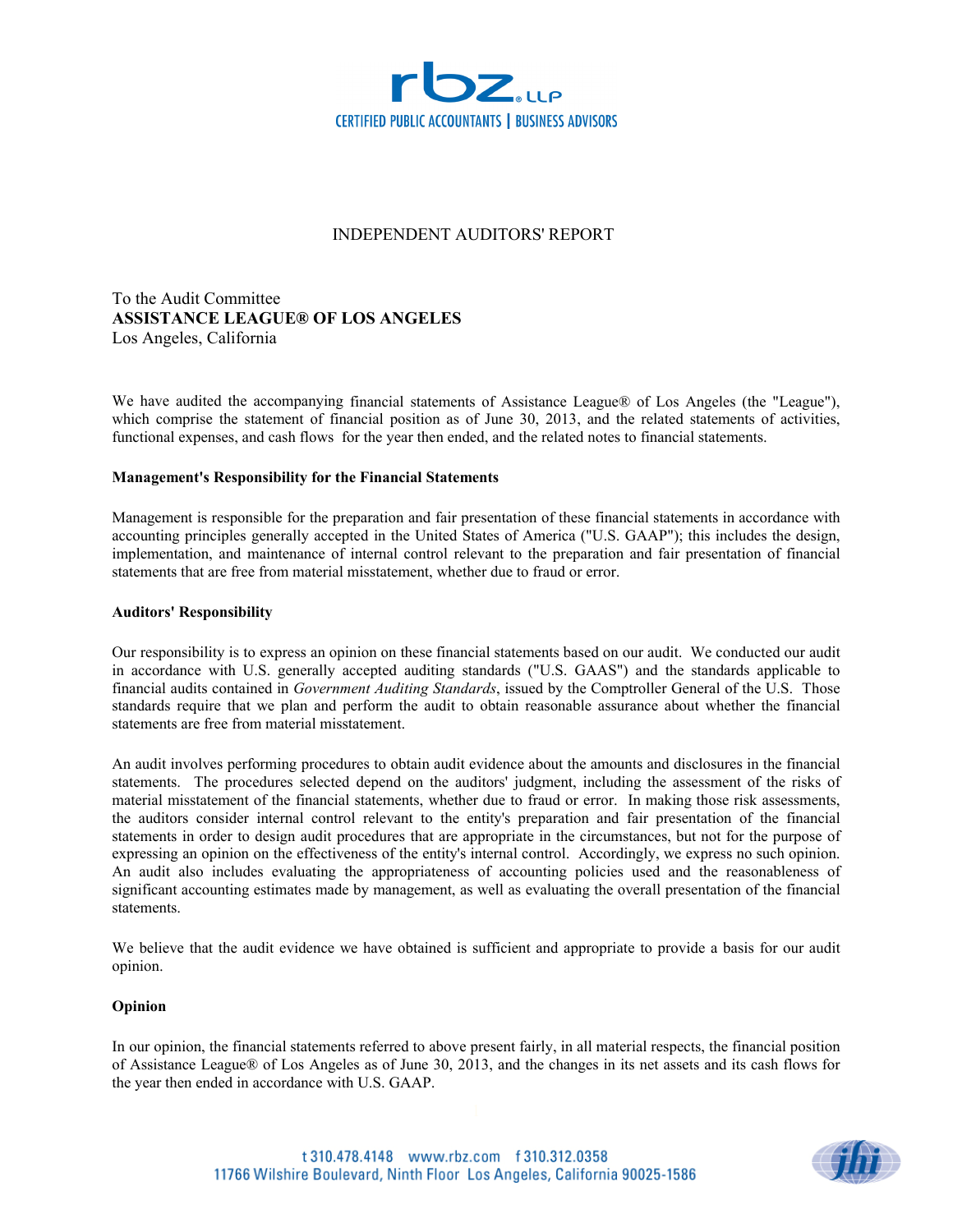

# INDEPENDENT AUDITORS' REPORT (Continued)

## **Other Reporting Required by Government Auditing Standards**

In accordance with Government Auditing Standards, we have also issued our report dated November 20, 2013, on our consideration of the League's internal control over financial reporting and on our tests of its compliance with certain provisions of laws, regulations, contracts, and grant agreements and other matters. The purpose of that report is to describe the scope of our testing of internal control over financial reporting and compliance and the results of that testing, and not to provide an opinion on internal control over financial reporting or on compliance. That report is an integral part of an audit performed in accordance with Government Auditing Standards in considering the League's internal control over financial reporting and compliance.

 $z \mathcal{A}$ 

November 20, 2013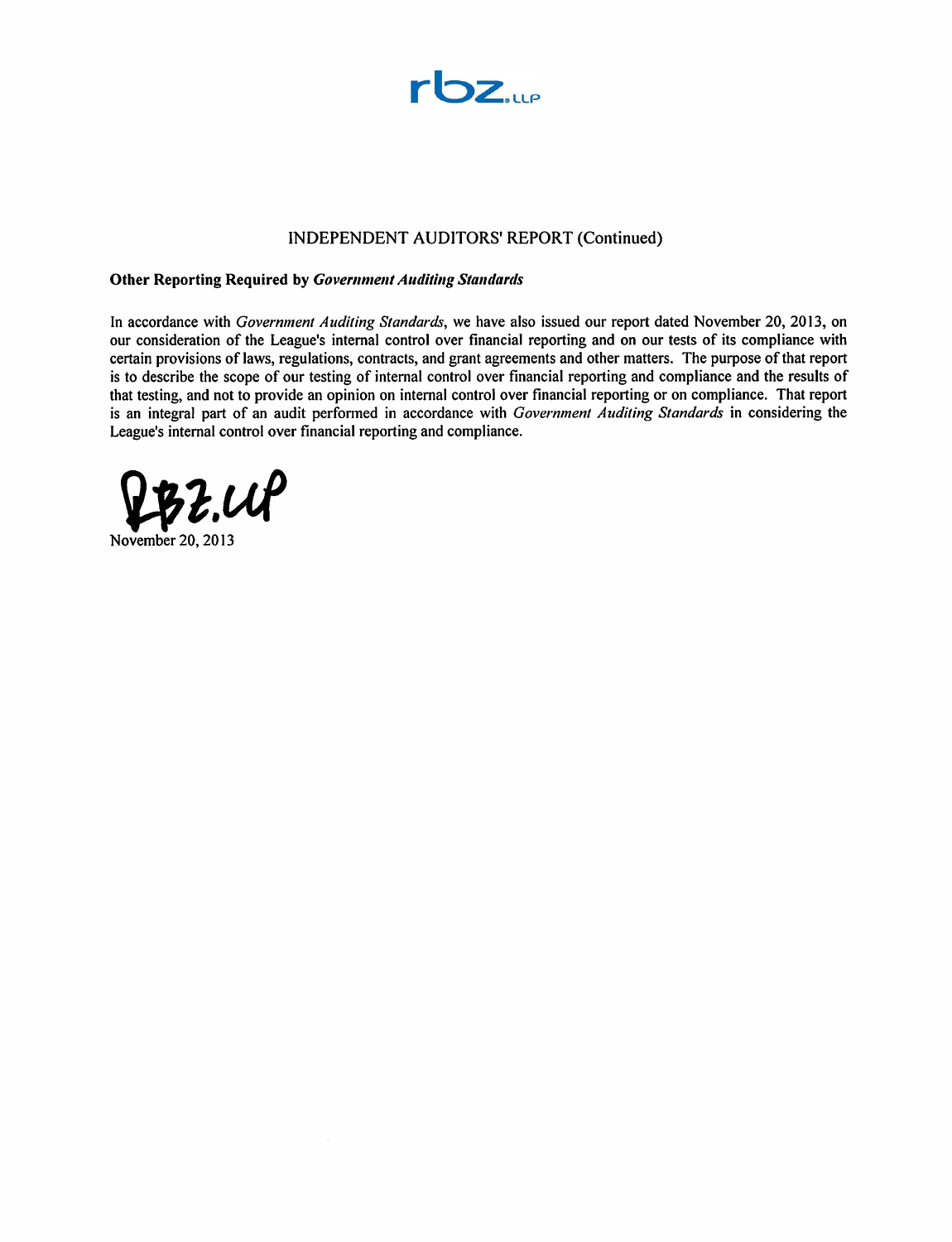# **STATEMENT OF FINANCIAL POSITION**

# **JUNE 30, 2013**

# ASSETS

| Cash and cash equivalents<br>Accounts receivable, net<br>Property and equipment held-for-sale, net<br>Prepaid expenses and other assets<br>Endowment cash<br><b>Endowment</b> investments<br>Property and equipment, net | \$<br>4,313,921<br>469,738<br>471,929<br>349,459<br>211,204<br>6,846,297<br>5,899,539 |
|--------------------------------------------------------------------------------------------------------------------------------------------------------------------------------------------------------------------------|---------------------------------------------------------------------------------------|
| <b>Total Assets</b>                                                                                                                                                                                                      | 18,562,087                                                                            |
| <b>LIABILITIES AND NET ASSETS</b>                                                                                                                                                                                        |                                                                                       |
| Liabilities<br>Accounts payable and accrued liabilities<br>Accrued salaries and related expenses                                                                                                                         | \$<br>1,017,521<br>231,854                                                            |
| <b>Total Liabilities</b>                                                                                                                                                                                                 | 1,249,375                                                                             |
| Commitments and Contingencies (Note 11)                                                                                                                                                                                  |                                                                                       |
| Net Assets<br>Unrestricted<br>Unrestricted - undesignated<br>Unrestricted - invested in land, building and equipment<br>Board-designated                                                                                 | 2,817,071<br>5,899,539<br>4,354,066                                                   |
| Unrestricted                                                                                                                                                                                                             | 13,070,676                                                                            |
| Temporarily restricted<br>Permanently restricted                                                                                                                                                                         | 1,770,379<br>2,471,657                                                                |
| <b>Total Net Assets</b>                                                                                                                                                                                                  | 17,312,712                                                                            |
| <b>Total Liabilities and Net Assets</b>                                                                                                                                                                                  | 18,562,087<br>\$                                                                      |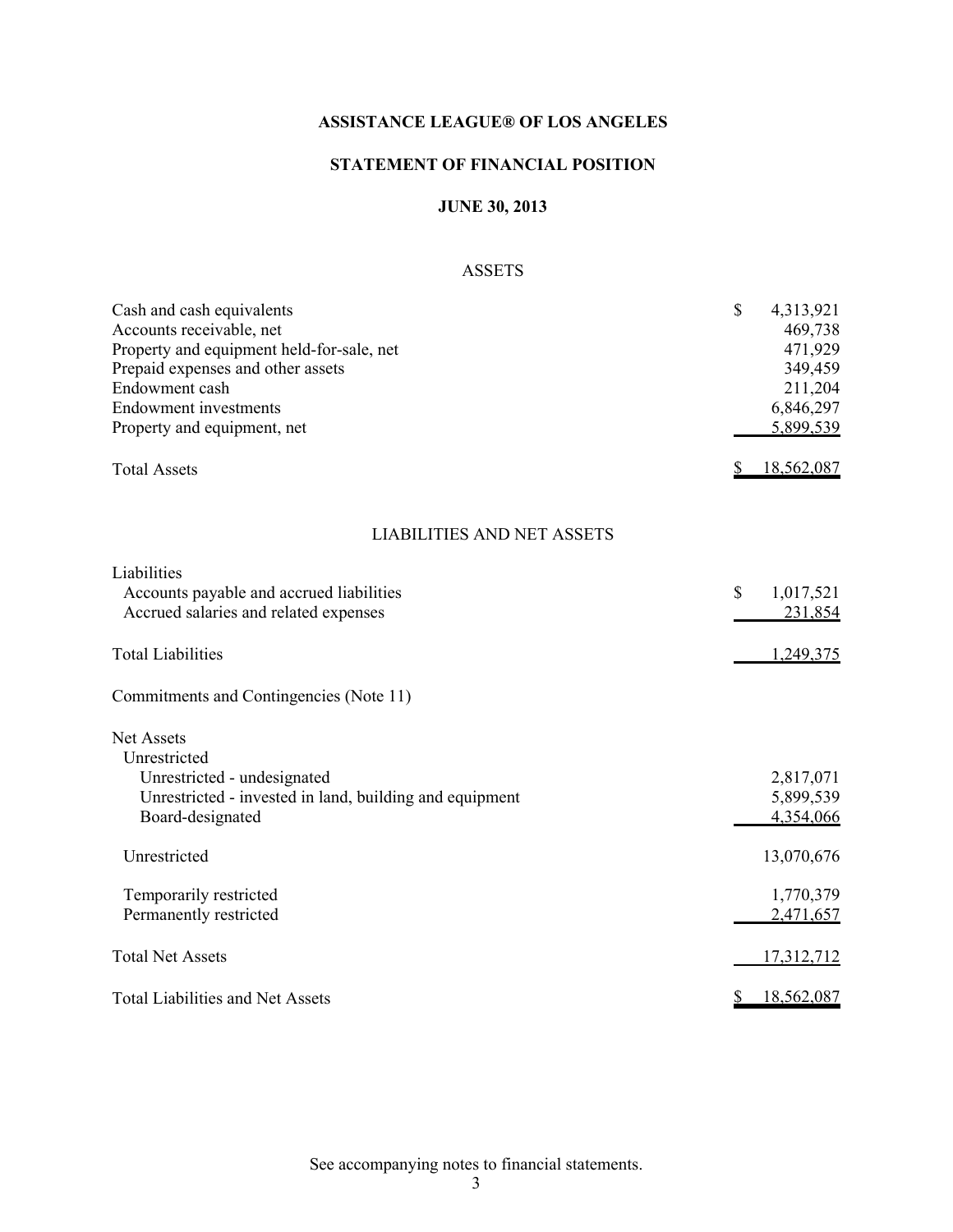# **STATEMENT OF ACTIVITIES**

# **FOR THE YEAR ENDED JUNE 30, 2013**

|                                                                                                                                                                                              | Unrestricted                | Temporarily<br>Restricted | Permanently<br>Restricted | Total                        |
|----------------------------------------------------------------------------------------------------------------------------------------------------------------------------------------------|-----------------------------|---------------------------|---------------------------|------------------------------|
| Public Support                                                                                                                                                                               |                             |                           |                           |                              |
| Contributions                                                                                                                                                                                | \$<br>434,861               | \$<br>1,127,834           | 5,900<br>\$               | \$<br>1,568,595              |
| Government grants                                                                                                                                                                            | 3,195,886                   |                           |                           | 3,195,886                    |
| Contributed goods and rent                                                                                                                                                                   | 154,021                     |                           |                           | 154,021                      |
| Fundraising                                                                                                                                                                                  | 244,522                     |                           |                           | 244,522                      |
|                                                                                                                                                                                              | 4,029,290                   | 1,127,834                 | 5,900                     | 5,163,024                    |
| Membership fees and obligations                                                                                                                                                              | 96,684                      |                           |                           | 96,684                       |
| Program service fees                                                                                                                                                                         | 2,988,913                   |                           |                           | 2,988,913                    |
| <b>Facilities rentals</b>                                                                                                                                                                    | 233,798                     |                           |                           | 233,798                      |
| Other income                                                                                                                                                                                 | 70,680                      |                           |                           | 70,680                       |
|                                                                                                                                                                                              | 3,390,075                   |                           |                           | 3,390,075                    |
| Net Assets Released from Restrictions                                                                                                                                                        | 1,353,880                   | (1,353,880)               |                           |                              |
| <b>Total Revenue and Support</b><br><b>Functional Expenses</b>                                                                                                                               | 8,773,245                   | (226, 046)                | 5,900                     | 8,553,099                    |
| Program services                                                                                                                                                                             | 6,698,751                   |                           |                           | 6,698,751                    |
| Management and general                                                                                                                                                                       | 1,465,459                   |                           |                           | 1,465,459                    |
| Fundraising                                                                                                                                                                                  | 347,275                     |                           |                           | 347,275                      |
|                                                                                                                                                                                              | 8,511,485                   |                           |                           | 8,511,485                    |
| Changes in Net Assets from Continuing<br>Operations                                                                                                                                          | 261,760                     | (226, 046)                | 5,900                     | 41,614                       |
| <b>Investment Results and Other Gains</b><br>Investment interest and dividends<br>Realized gains on sales of investments<br>Unrealized gains on investments<br>Gain on sale of Panorama City | 58,732<br>262,615<br>89,598 | 175,406                   |                           | 234,138<br>262,615<br>89,598 |
| property                                                                                                                                                                                     | 1,190,789                   |                           |                           | 1,190,789                    |
|                                                                                                                                                                                              | 1,601,734                   | 175,406                   |                           | 1,777,140                    |
| Changes in Net Assets before<br><b>Discontinued Programs</b>                                                                                                                                 | 1,863,494                   | (50, 640)                 | 5,900                     | 1,818,754                    |
| Loss from Discontinued Programs                                                                                                                                                              | (119, 478)                  |                           |                           | (119, 478)                   |
| Changes in Net Assets                                                                                                                                                                        | 1,744,016                   | (50, 640)                 | 5,900                     | 1,699,276                    |
| Net Assets, beginning of year                                                                                                                                                                | 11,326,660                  | 1,821,019                 | 2,465,757                 | 15,613,436                   |
| Net Assets, end of year                                                                                                                                                                      | \$<br>13,070,676            | 1,770,379<br>S            | \$<br>2,471,657           | 17,312,712<br>\$             |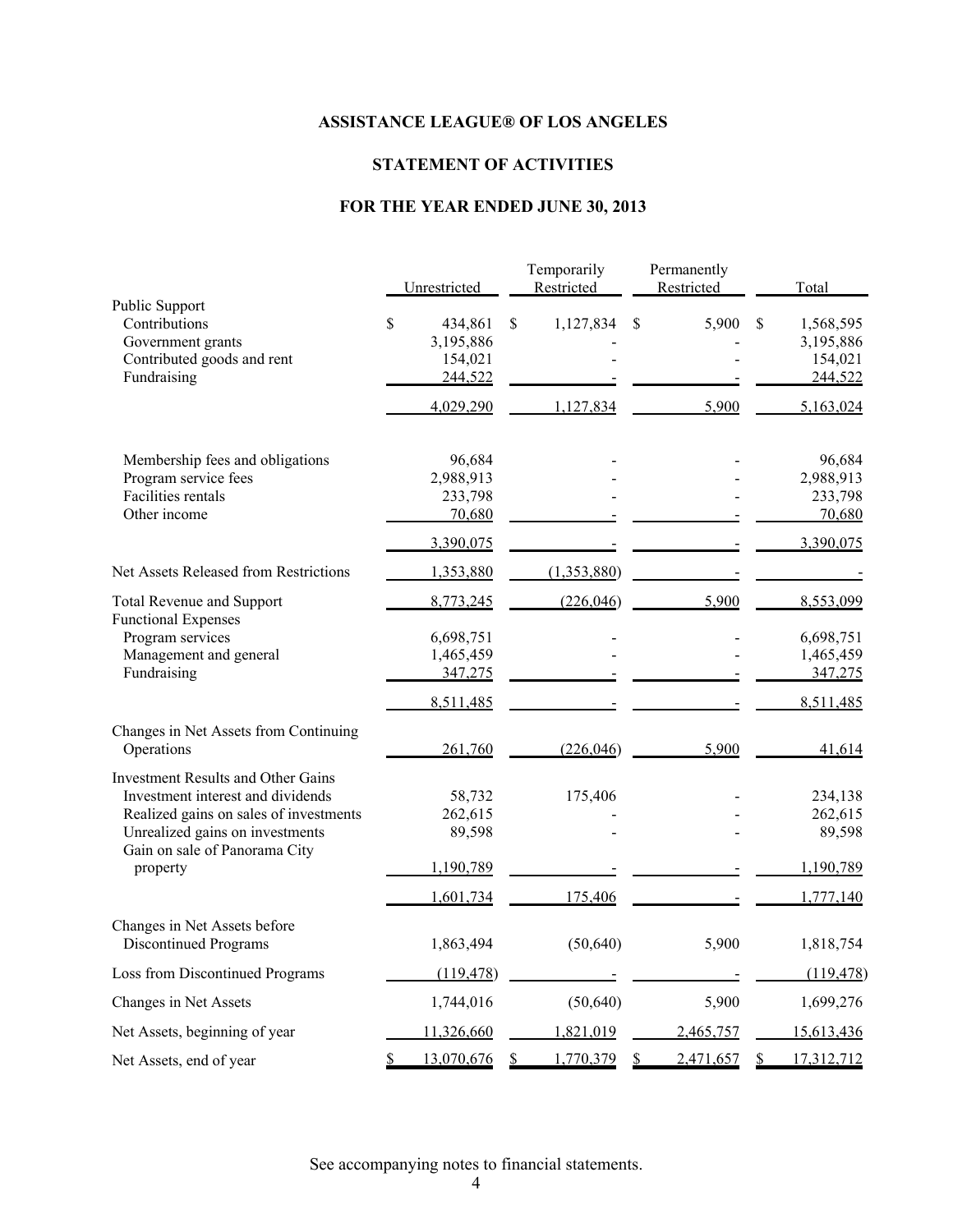# **STATEMENT OF FUNCTIONAL EXPENSES**

# **FOR THE YEAR ENDED JUNE 30, 2013**

|                                  | <b>Program Services</b> | Management<br>and General | Fundraising                       | Total                                           |
|----------------------------------|-------------------------|---------------------------|-----------------------------------|-------------------------------------------------|
| Personnel Expenses               |                         |                           |                                   |                                                 |
| Salaries and wages               | \$<br>3,399,387         | \$<br>552,042             | \$<br>69,489                      | \$<br>4,020,918                                 |
| Employee benefits                | 421,225                 | 68,149                    | 8,611                             | 497,985                                         |
| Payroll taxes                    | 304,457                 | 49,562                    | 6,224                             | 360,243                                         |
|                                  | 4,125,069               | 669,753                   | 84,324                            | 4,879,146                                       |
| Other Expenses                   |                         |                           |                                   |                                                 |
| Accretion of asset retirement    |                         |                           |                                   |                                                 |
| obligation                       |                         | 11,979                    |                                   | 11,979                                          |
| Advertising and recruiting       | 8,248                   |                           | 689                               | 8,937                                           |
| Assistance to individuals        | 332,083                 |                           |                                   | 332,083                                         |
| Bad debt expense                 |                         | 29,918                    |                                   | 29,918                                          |
| Depreciation and amortization    | 261,087                 | 41,088                    | 5,645                             | 307,820                                         |
| Dues, fees and conferences       | 54,155                  | 2,890                     | 21,865                            | 78,910                                          |
| Equipment                        | 857                     |                           |                                   | 857                                             |
| Insurance                        | 164,635                 | 39,438                    | 2,143                             | 206,216                                         |
| Interest                         |                         | 5,375                     |                                   | 5,375                                           |
| Mileage reimbursement,           |                         |                           |                                   |                                                 |
| transportation, and travel       | 138,674                 | 425                       | 35                                | 139,134                                         |
| Miscellaneous                    | 7,318                   | 5,723                     | 3,247                             | 16,288                                          |
| Occupancy                        | 572,183                 | 74,144                    | 5,739                             | 652,066                                         |
| Office and technology supplies   | 329,450                 | 14,257                    | 6,592                             | 350,299                                         |
| Printing, copying, postage and   |                         |                           |                                   |                                                 |
| publishing                       | 95,874                  | 8,240                     | 15,798                            | 119,912                                         |
| Professional fees and service    |                         |                           |                                   |                                                 |
| contracts                        | 384,987                 | 471,166                   | 53,305                            | 909,458                                         |
| Program costs                    | 21,053                  |                           |                                   | 21,053                                          |
| Program supplies - nutrition-    |                         |                           |                                   |                                                 |
| related costs                    | 35,082                  |                           |                                   | 35,082                                          |
| Special events                   |                         |                           | 145,427                           | 145,427                                         |
| Taxes and licenses               | 18,847                  | 80,459                    | 1,501                             | 100,807                                         |
| Telephone expense                | 131,137                 | 10,504                    | 952                               | 142,593                                         |
| Vehicle expense                  | 18,012                  | 100                       | 13                                | 18,125                                          |
|                                  | 2,573,682               | 795,706                   | 262,951                           | 3,632,339                                       |
| <b>Total Functional Expenses</b> | 6,698,751<br>\$         | 1,465,459<br>S            | $\mathbf{\mathcal{S}}$<br>347,275 | $\mathbf{\underline{\mathcal{S}}}$<br>8,511,485 |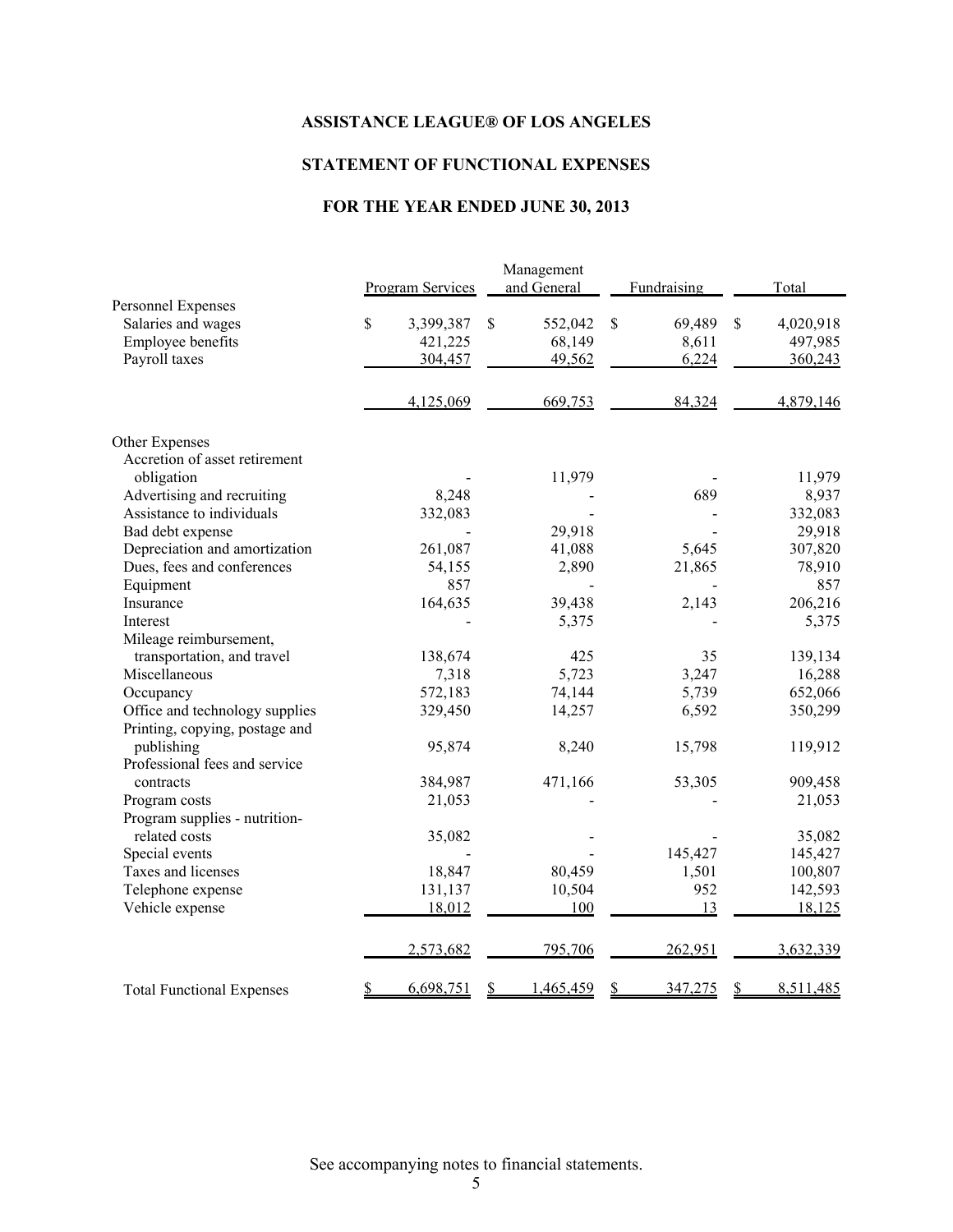# **STATEMENT OF CASH FLOWS**

# **FOR THE YEAR ENDED JUNE 30, 2013**

| Cash Flows from Operating Activities                                                         |                 |
|----------------------------------------------------------------------------------------------|-----------------|
| Changes in net assets<br>Adjustments to reconcile changes in net assets to net cash provided | \$<br>1,699,276 |
| by operating activities                                                                      |                 |
| Depreciation and amortization                                                                | 307,820         |
| Accretion of asset retirement obligation                                                     | 11,979          |
| Increase in allowance for doubtful accounts                                                  | 20,782          |
| Realized and unrealized gains on investments                                                 | (352, 213)      |
| Gain on sale of Panorama City property                                                       | (1, 190, 789)   |
| Contribution to permanently restricted endowment                                             | (5,900)         |
| (Increase) decrease in operating assets                                                      |                 |
| Accounts receivable                                                                          | 630,916         |
| Prepaid expenses and other assets                                                            | 42,180          |
| Increase (decrease) in operating liabilities                                                 |                 |
| Accounts payable and accrued liabilities                                                     | (135, 443)      |
| Accrued salaries and related expenses                                                        | (485, 026)      |
|                                                                                              |                 |
| Net Cash Provided by Operating Activities                                                    | 543,582         |
| Cash Flows from Investing Activities                                                         |                 |
| Proceeds from sale of property and equipment                                                 | 1,966,562       |
| Purchases of property and equipment                                                          | (120, 508)      |
| Proceeds from sale of investments                                                            | 2,791,238       |
| Purchases and reinvestments of investments                                                   | (2,979,647)     |
| Net decrease in endowment cash                                                               | 957,366         |
| Net Cash Provided by Investing Activities                                                    | 2,615,011       |
| Cash Flows from Financing Activities                                                         |                 |
| Principal payments and payoff of mortgage payable                                            | (150, 155)      |
| Contribution to permanently restricted endowment                                             | 5,900           |
| Net Cash Used in Financing Activities                                                        | (144, 255)      |
| Net Increase in Cash and Cash Equivalents                                                    | 3,014,338       |
| Cash and Cash Equivalents, beginning of year                                                 | 1,299,583       |
| Cash and Cash Equivalents, end of year                                                       | 4,313,921       |
|                                                                                              |                 |
| SUPPLEMENTAL DISCLOSURE OF CASH FLOW INFORMATION                                             |                 |

| Cash Paid during the Year for Interest |  | 5,375 |
|----------------------------------------|--|-------|
|----------------------------------------|--|-------|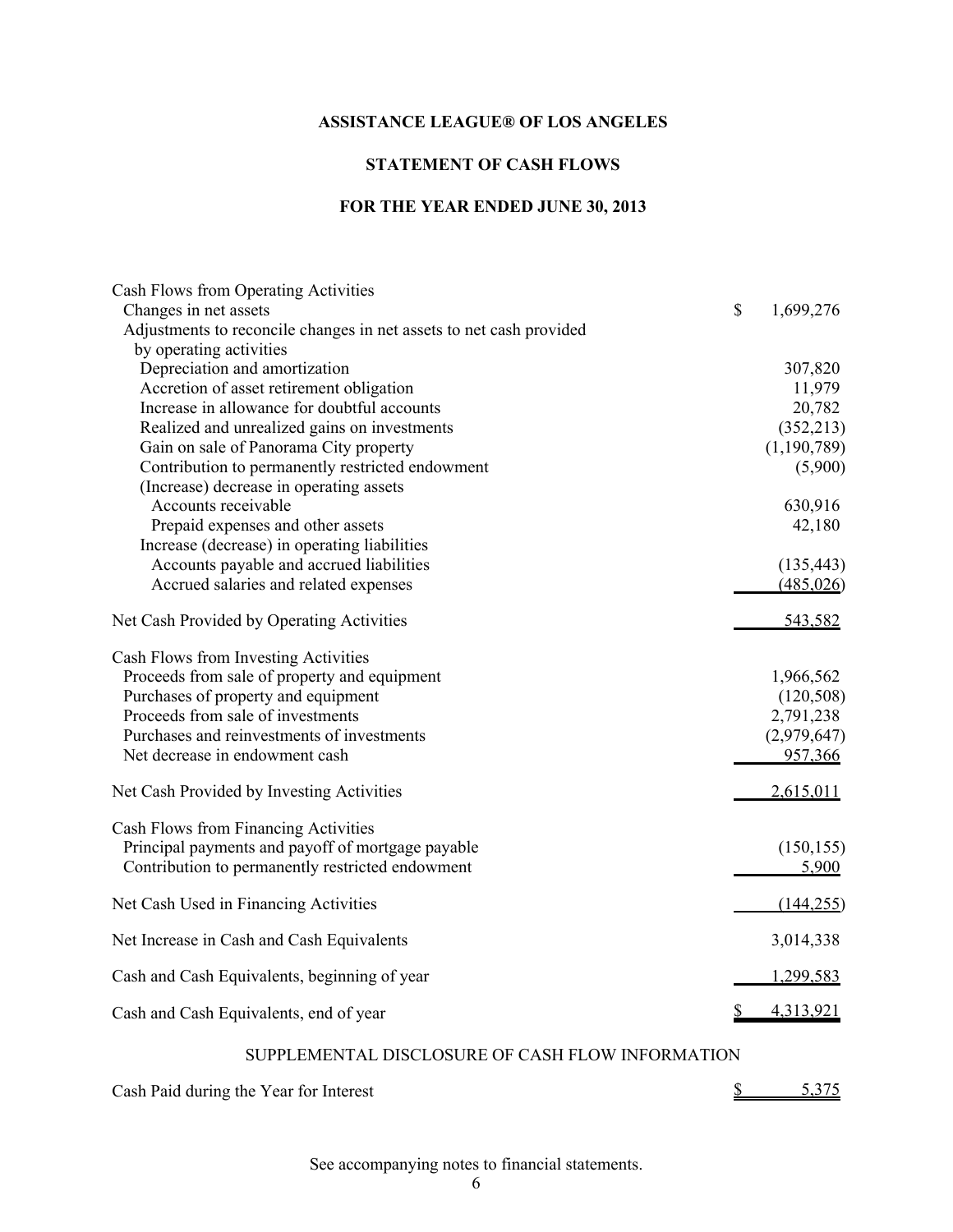# **NOTES TO FINANCIAL STATEMENTS**

## **FOR THE YEAR ENDED JUNE 30, 2013**

### NOTE 1 - ORGANIZATION AND OPERATIONS

The mission of Assistance League® of Los Angeles (the "League") since 1919 has been to improve the quality of the lives of at-risk children and families by providing vital social services in the Los Angeles community.

The League has eight fundraising auxiliaries that support their mission and provide social volunteer opportunities for their membership, and volunteer and funding support to their programs and services. All program and auxiliary activities are reported within these financial statements.

#### Operation School Bell

Operation School Bell annually provides underserved and at-risk school children new clothing and supplies. Children from disadvantaged circumstances have a better chance to attend school and academically succeed when they do not wear their poverty. Last year, over 6,500 children were given uniforms, jackets, shoes, grooming kits, backpacks and school supplies at our Hollywood location and via our mobile facility Operation School Bell on Wheels. Children from disadvantaged circumstances have a better chance to attend school and academically succeed when they do not wear their poverty.

### Theatre for Children

Theatre for Children is the oldest children's theatre in Los Angeles bringing the joy of live theatre to thousands of low-income children every year. Our productions are offered free to children from at-risk neighborhoods along with free bus transportation. Tickets are available at reduced rates to school groups, and for a nominal fee to the public on weekends. We strive to offer children in Los Angeles the magic of theatre.

#### Foster Children's Resource Center

Children entering foster care or in a crisis situation are sometimes moved suddenly with few personal possessions beyond the clothes that they are wearing. We provide them with school uniforms, play clothes, jackets, backpacks, school supplies and grooming kits to bolster their self-esteem during a difficult and vulnerable time in their lives.

### Family Service Agency

Thousands of children in Los Angeles County struggle with issues of child abuse, poverty, domestic violence and substance abuse. Family Service Agency provides support through therapy and crisis intervention to families in crisis.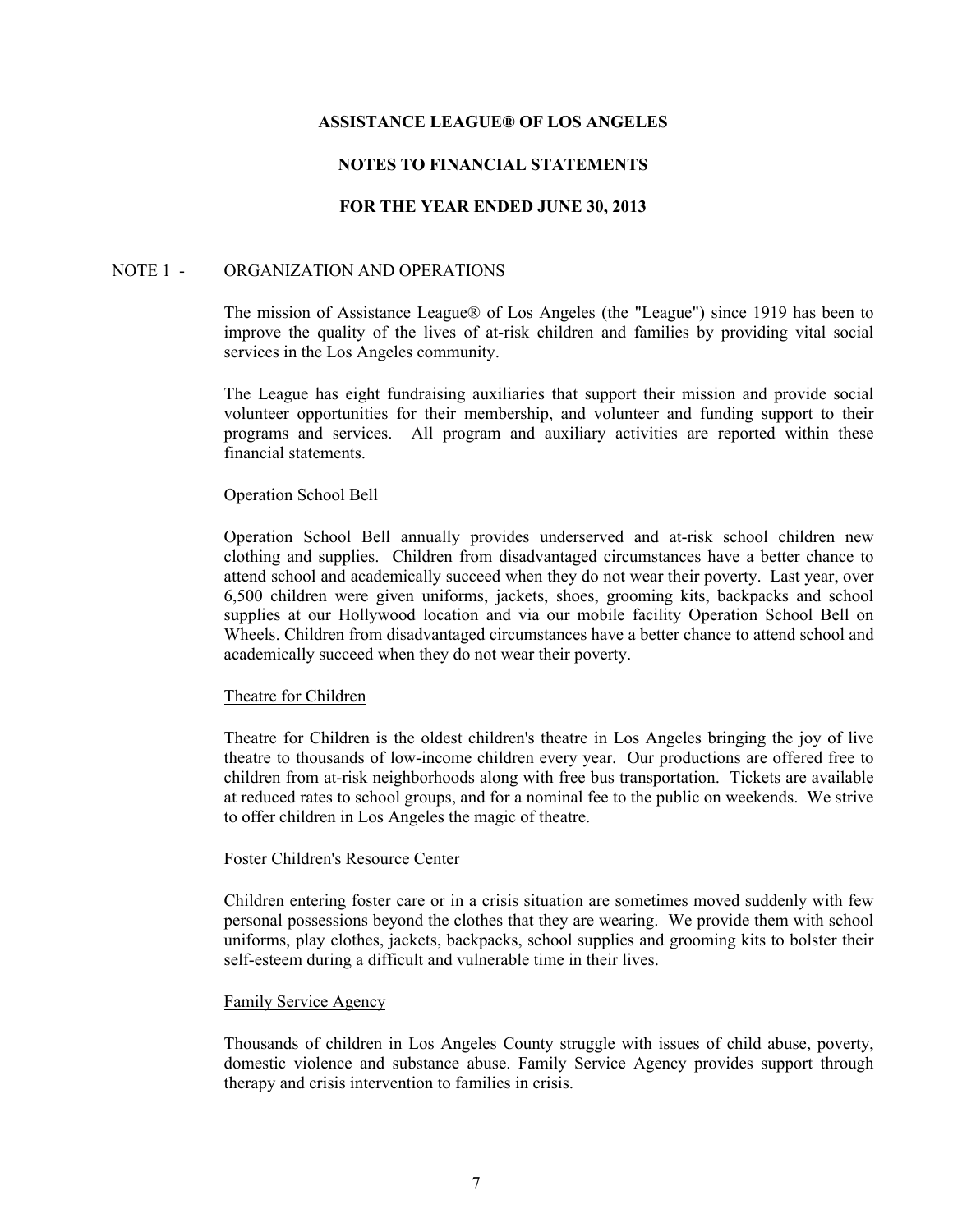# **NOTES TO FINANCIAL STATEMENTS**

# **FOR THE YEAR ENDED JUNE 30, 2013**

## NOTE 1 - ORGANIZATION AND OPERATIONS (Continued)

#### Preschool Learning Center

Studies show that children who attend preschool outperform their peers academically and are more likely to go to college. Our nationally accredited preschool provides their first school experience free of charge to children ages three to five from low-income families. The program instills academic and social skills in children and fosters their social, emotional, cognitive, creative and physical development.

### Hollywood Children's Club

This service is modeled after the successful service developed in our San Fernando Valley location by Foster Children's Resource Center and is designed to serve children in the Hollywood area. Families referred to us through the Department of Children and Family Services, social workers and other agencies receive clothing, diapers, school supplies, hygiene kits, and most importantly, a fresh start.

### Volunteer Los Angeles

Volunteer Los Angeles connects people and businesses to organizations that benefit from their involvement through operating a court referral program, disaster preparedness in partnership with the city, corporate volunteer opportunities, and volunteer opportunities for the public at large. As part of its reorganization process, the League created a separate Internal Revenue Code ("IRC") Section  $501(c)(3)$  organization, but has not yet transferred the operations to the new entity and is currently exploring its future options.

### Discontinued Programs

During the year ended June 30, 2012, the League discontinued several of its programs and recorded a charge to operations during that year totaling \$373,124 for the estimated costs and operating losses expected to be incurred by these operations for the period July through September 2012, at which time they were discontinued. An additional adjustment of \$119,478 related to these discontinued operations was charged to operations during the year ended June 30, 2013.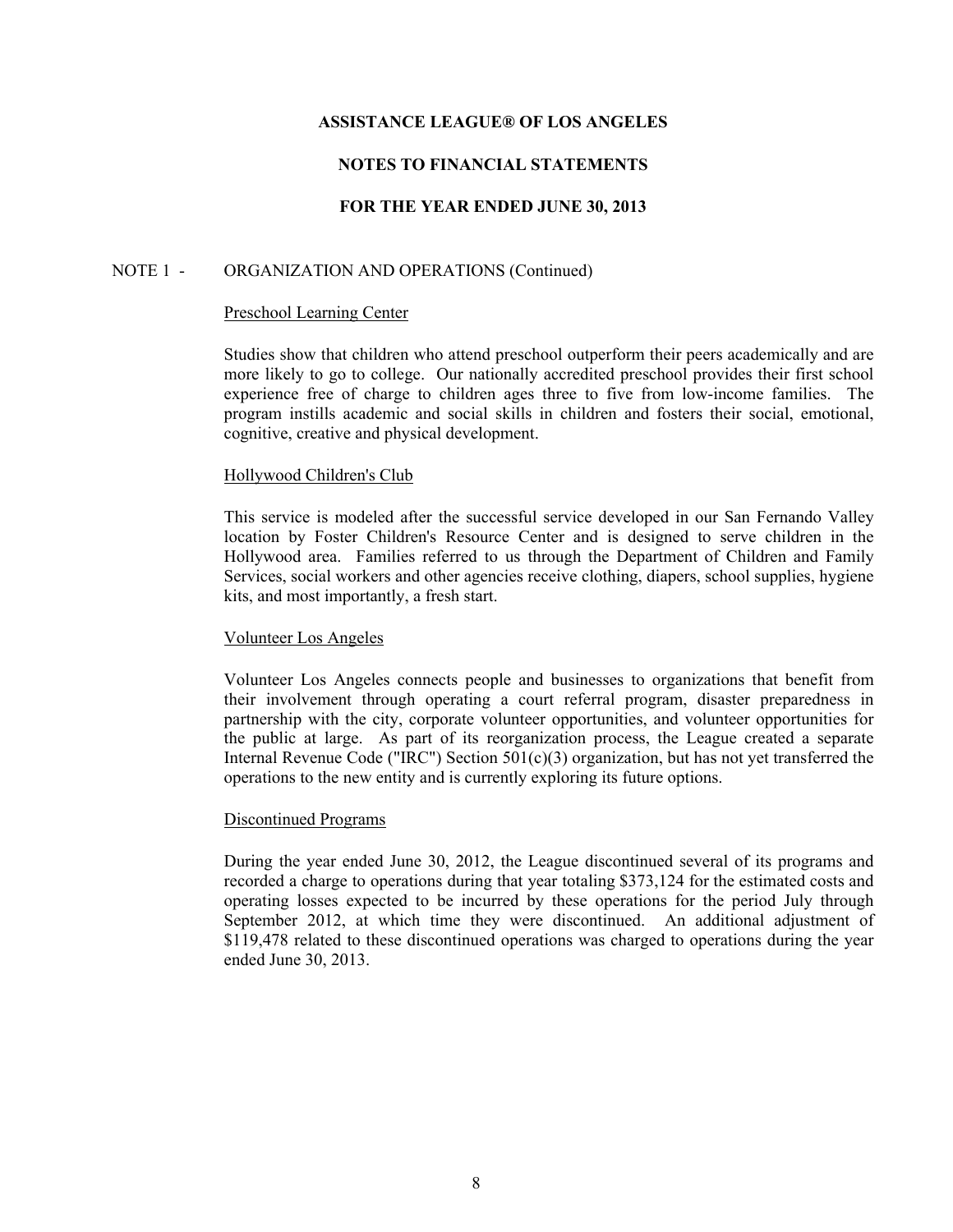# **NOTES TO FINANCIAL STATEMENTS**

# **FOR THE YEAR ENDED JUNE 30, 2013**

### NOTE 2 - SUMMARY OF SIGNIFICANT ACCOUNTING POLICIES

#### Income Tax Status

The League is a nonprofit public benefit corporation organized under the laws of California, and, as such, is exempt from federal and California income taxes under IRC Section  $501(c)(3)$ and corresponding California Revenue and Taxation Code sections.

The League's federal tax informational returns for tax years ending June 30, 2010, and subsequent remain open to examination by the Internal Revenue Service. The returns for California, the League's only state tax jurisdiction, remain open to examination by the California Franchise Tax Board for tax years ending June 30, 2009, and subsequent.

#### Net Assets

The League reports information regarding its financial position and activities according to three classes of net assets: unrestricted, temporarily restricted, and permanently restricted (see Note 8).

*Unrestricted Undesignated Net Assets -* are currently available for use by the League or were received with donor restrictions that were satisfied in the same period.

*Unrestricted Land, Building and Equipment Net Assets -* includes unrestricted net assets the League currently has invested in property and equipment, net of any debt.

*Unrestricted Board-Designated Net Assets -* includes unrestricted net assets designated by the Board of Directors (the "Board") for specific purposes or programs.

*Temporarily Restricted Net Assets* - are restricted by donors for specific purposes, restricted for use in specific future periods, or subject to both a purpose and a time restriction. Restricted contributions received are classified as unrestricted if the restrictions are met within the same reporting period.

*Permanently Restricted Net Assets* - are restricted by donors in perpetuity as endowments. Earnings from permanently restricted net assets are classified as temporarily restricted until they have been appropriated for expenditure.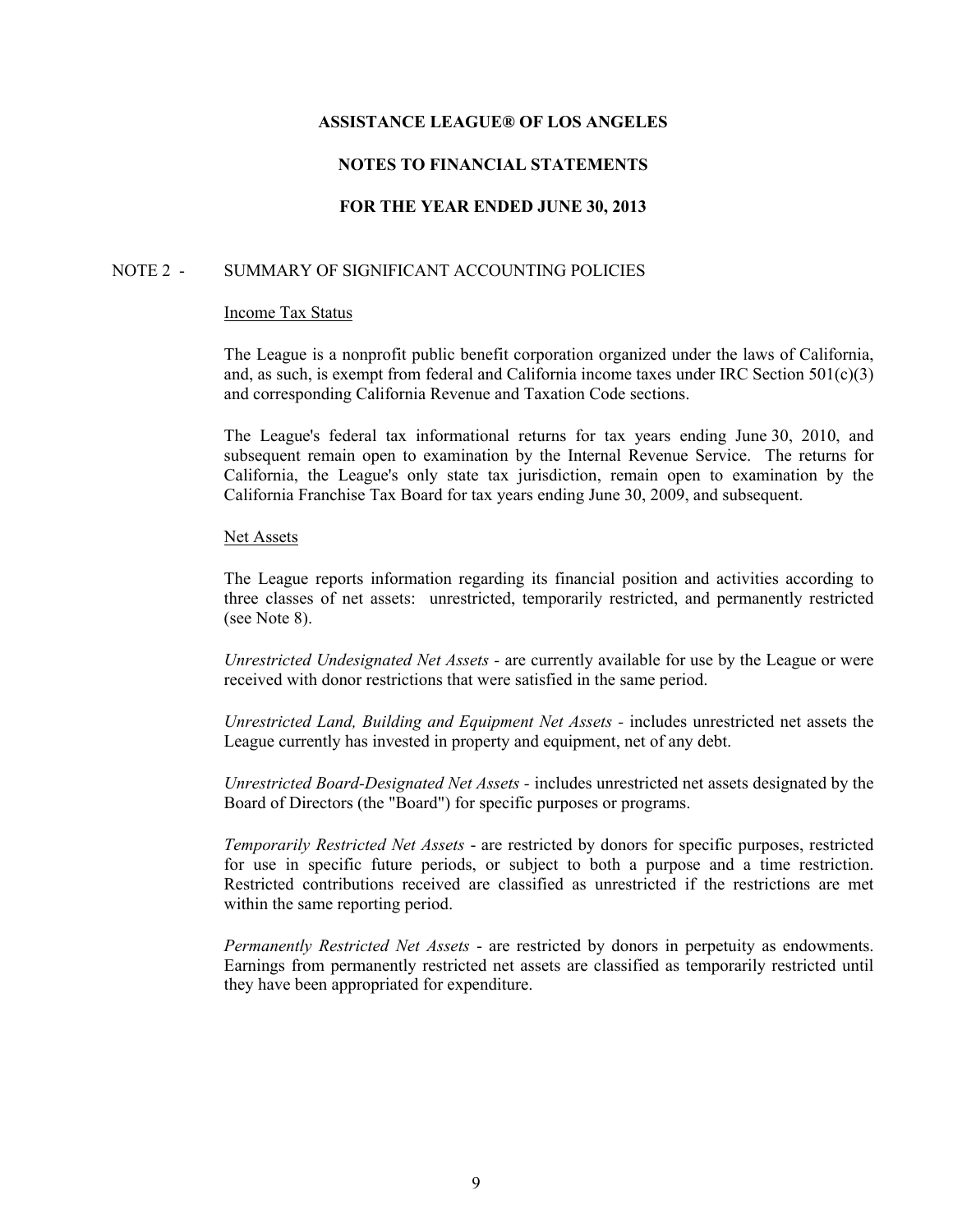# **NOTES TO FINANCIAL STATEMENTS**

# **FOR THE YEAR ENDED JUNE 30, 2013**

# NOTE 2 - SUMMARY OF SIGNIFICANT ACCOUNTING POLICIES (Continued)

#### Use of Estimates

Management uses estimates and assumptions in preparing financial statements. These estimates and assumptions affect the reported amounts of assets, liabilities, and disclosures of contingent assets and liabilities at the date of the financial statements and the reported amounts of revenue and expenses reported during the period. Actual results could differ from these estimates.

### Endowments

Net assets associated with endowment funds, including funds designated by the Board to function as endowments, are classified and reported based on the existence or absence of donor-imposed restrictions (see Note 7).

#### Cash and Cash Equivalents

Cash equivalents consist of highly-liquid investments with original maturities of three months or less.

### Accounts Receivable

Accounts receivable are comprised of grants and contracts receivable from federal, state and local governments and current receivables from private funders and contributors. Management analyzes the collectibility of these receivables and establishes an allowance for doubtful accounts when the receivable is deemed uncollectible. As of June 30, 2013, management has recorded an allowance for doubtful accounts totaling \$29,918 based on future projections of collectibility.

### Endowment Investments

Endowment investments are stated at fair value based on a hierarchy discussed in Note 3. Purchases and sales of securities are recorded on trade dates. Interest and dividend income and realized and unrealized gains and losses on investments are reported as increases or decreases to unrestricted net assets, unless the use is restricted by donor stipulations or law.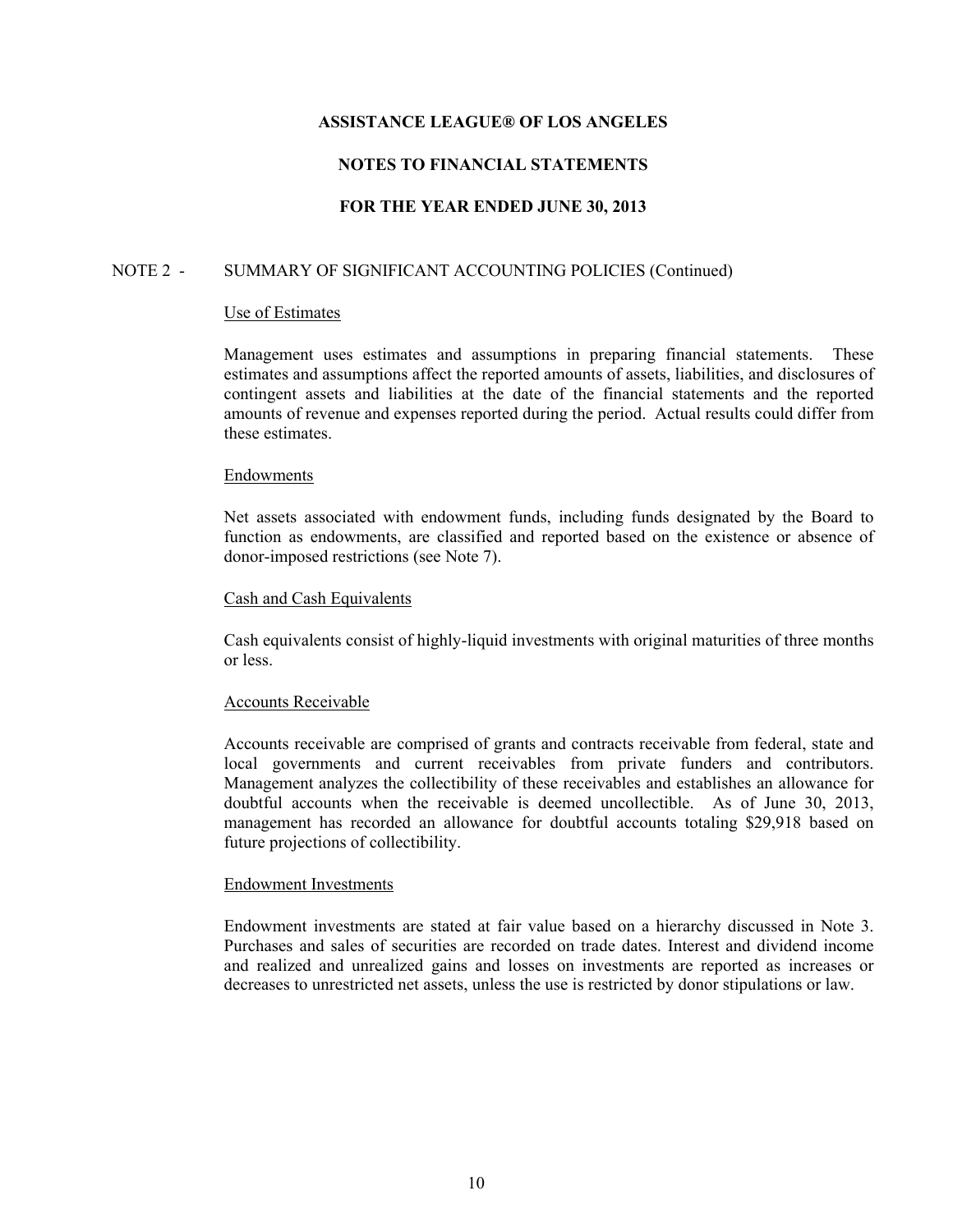# **NOTES TO FINANCIAL STATEMENTS**

# **FOR THE YEAR ENDED JUNE 30, 2013**

## NOTE 2 - SUMMARY OF SIGNIFICANT ACCOUNTING POLICIES (Continued)

#### Property and Equipment

Property and equipment used in the operations of the League are stated at cost or, if contributed, at the fair value at the date of contribution. Depreciation and amortization on both purchased and donated items are recorded using the straight-line method over the shorter of the estimated useful life of the related asset or the term of the lease for leasehold improvements as follows:

| Land improvements          | $15 - 20$ years |
|----------------------------|-----------------|
| Buildings and improvements | 40 years        |
| Furniture and fixtures     | $5 - 7$ years   |
| Office and other equipment | 5 years         |
| <b>Vehicles</b>            | 5 years         |
| Computer equipment         | 3 years         |

Normal repairs and maintenance are expensed as incurred, whereas significant charges that materially increase values or extend useful lives are capitalized and depreciated over the estimated useful lives of the related assets.

### Impairment of Long-Lived Assets

Management reviews each asset or asset group for impairment whenever events or circumstances indicate that the carrying value of an asset or asset group may not be recoverable, but at least annually. No impairment provision was recorded by the League during the year.

### Revenue Recognition

Contributions, including unconditional promises to give, are recognized when made. All contributions are available for unrestricted use unless restricted by the donor. Temporarily restricted contributions that are expended in the current year are reported as unrestricted. At its discretion, the Board may designate unrestricted contributions for specific purposes (see Note 8).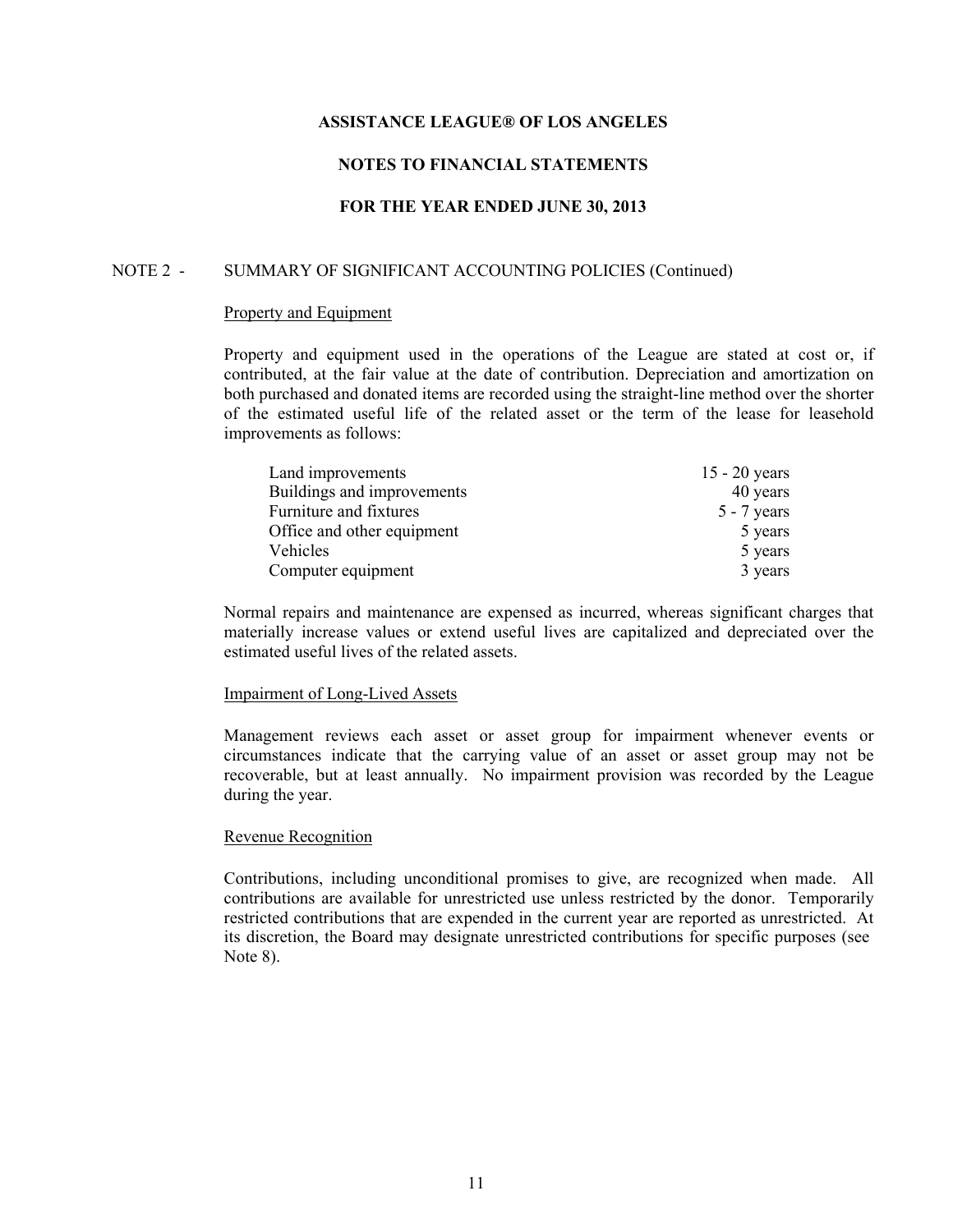# **NOTES TO FINANCIAL STATEMENTS**

# **FOR THE YEAR ENDED JUNE 30, 2013**

# NOTE 2 - SUMMARY OF SIGNIFICANT ACCOUNTING POLICIES (Continued)

#### Contributed Goods, Rent, and Services

The League receives contributions of goods, rent, and services. Contributed goods include supplies, meals, and equipment that are used in programs that serve children, seniors, and families and are recorded at fair value when received. The League receives free use of a building for its Children's Services. A substantial number of volunteers have donated significant amounts of time to the League's program and fundraising activities. The value of these donated services is not reflected in the financial statements as they do not meet the criteria for recognition as contributed services (see Note 9).

#### Functional Expenses

The League allocates its expenses on a functional basis among its various programs and support services. Expenses that can be identified with a specific program or support service are allocated directly according to their natural expenditure classification. Other expenses that are common to several functions are allocated based on estimated level of effort or estimated physical space attributed to programs, support, and fundraising.

For programs reimbursed by the federal government, the League charges overhead costs totaling 16.60% under a cost allocation plan approved by the U.S. Department of Health and Human Services.

### **Occupancy**

Occupancy includes expenses for security, utilities, trash and regular servicing for elevators, alarms, landscaping and other directly paid costs for maintaining the buildings and property of the League. Additionally, rents and related costs to maintain facilities that are not owned by the League are included within occupancy expenses.

### Concentrations of Risk

Some of the League's cash balances exceed FDIC-insured limits. Investments balances are insured by the Securities Investor Protection Corporation ("SIPC"). Generally, the League's investment balances exceed SIPC-insured limits. The League has not experienced and does not anticipate any losses related to the cash and investments held in these accounts.

The League received funds from one government source which comprised 24% of total revenue and 62% of accounts receivable at June 30, 2013. It is not possible to determine if funding from this source will continue at the current level.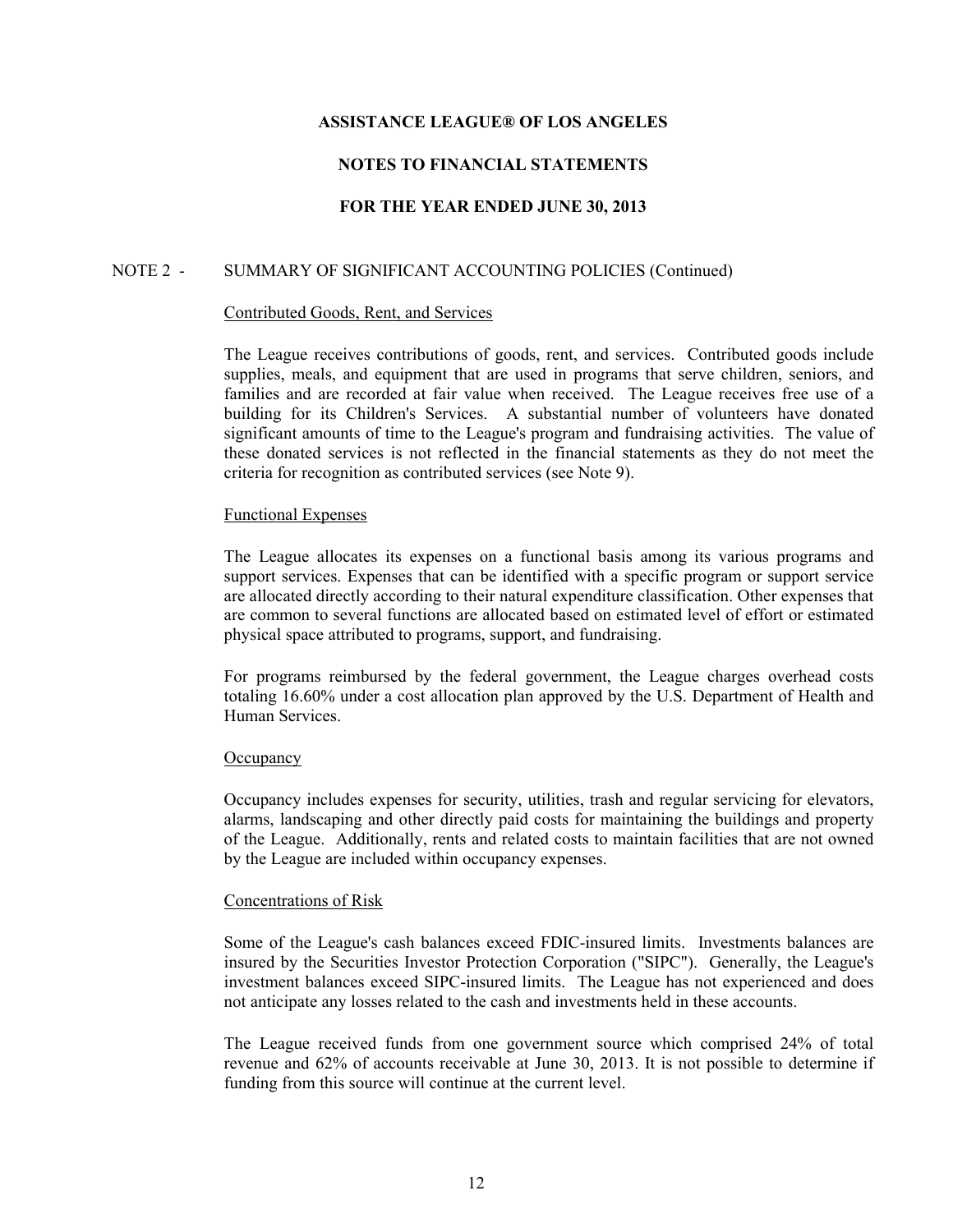# **NOTES TO FINANCIAL STATEMENTS**

# **FOR THE YEAR ENDED JUNE 30, 2013**

## NOTE 2 - SUMMARY OF SIGNIFICANT ACCOUNTING POLICIES (Continued)

#### Reclassifications

Certain June 30, 2012, balances have been reclassified in order to conform to the June 30, 2013, presentation, with no resulting effect on the changes in net assets for the year ended June 30, 2012.

### Subsequent Events

The League has evaluated events subsequent to June 30, 2013, to assess the need for potential recognition or disclosure in the financial statements. Such events were evaluated through November 20, 2013, the date the financial statements were available to be issued. Based upon this evaluation, it was determined no subsequent events occurred that require recognition or additional disclosure in the financial statements, except as described in Note 4.

## NOTE 3 - ENDOWMENT INVESTMENTS

The League reports its endowment investments at fair value among three categories of price inputs available. These categories of inputs are quoted prices in active markets for identical assets (Level 1); significant other observable inputs (Level 2); and significant unobservable inputs (Level 3, of which there were none at June 30, 2013).

Endowment investments consist of the following:

|                                                                              | Level 1 |                                   |    | Level 2            |      | Total                                               |  |  |
|------------------------------------------------------------------------------|---------|-----------------------------------|----|--------------------|------|-----------------------------------------------------|--|--|
| Equities<br>Mutual funds<br>Fixed income securities<br>Money market accounts |         | 3,124,001<br>2,304,357<br>188,290 | -S | 488,640<br>741,009 | - \$ | 3,124,001<br>2,792,997<br>741,009<br><u>188,290</u> |  |  |
| Total                                                                        |         | 5,616,648                         |    | 1.229.649          |      | 6,846,297                                           |  |  |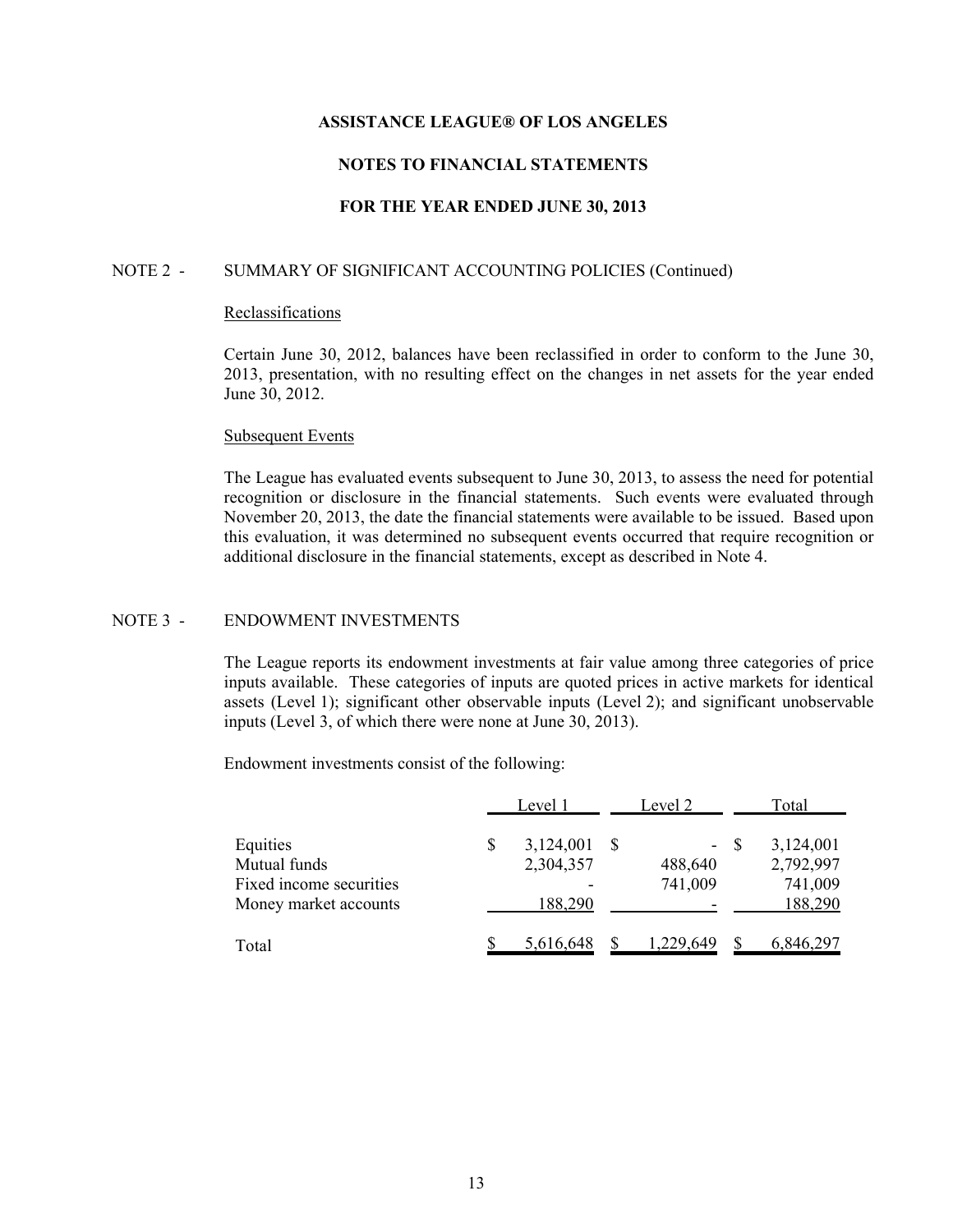# **NOTES TO FINANCIAL STATEMENTS**

# **FOR THE YEAR ENDED JUNE 30, 2013**

# NOTE 3 - ENDOWMENT INVESTMENTS (Continued)

Activity during the year was as follows:

|                                                                   | Level 1     | Level 2        | Total          |
|-------------------------------------------------------------------|-------------|----------------|----------------|
| Balance, beginning of year                                        | 5,002,267   | 1,303,408<br>S | 6,305,675<br>S |
| Increases<br>Dividends and interest                               |             |                |                |
| reinvested                                                        | 234,138     |                | 234,138        |
| Purchases of investments                                          | 2,306,002   | 439,507        | 2,745,509      |
|                                                                   | 2,540,140   | 439,507        | 2,979,647      |
| Decreases<br>Investment management fees<br>Sales, redemptions and | (49,269)    |                | (49,269)       |
| distributions                                                     | (2,176,361) | (565, 608)     | (2,741,969)    |
|                                                                   | (2,225,630) | (565, 608)     | (2,791,238)    |
| Realized and Unrealized<br>Gains                                  | 299,871     | 52,342         | 352,213        |
| Balance, end of year                                              | 5,616,648   | ,229,649       | 6,846,297      |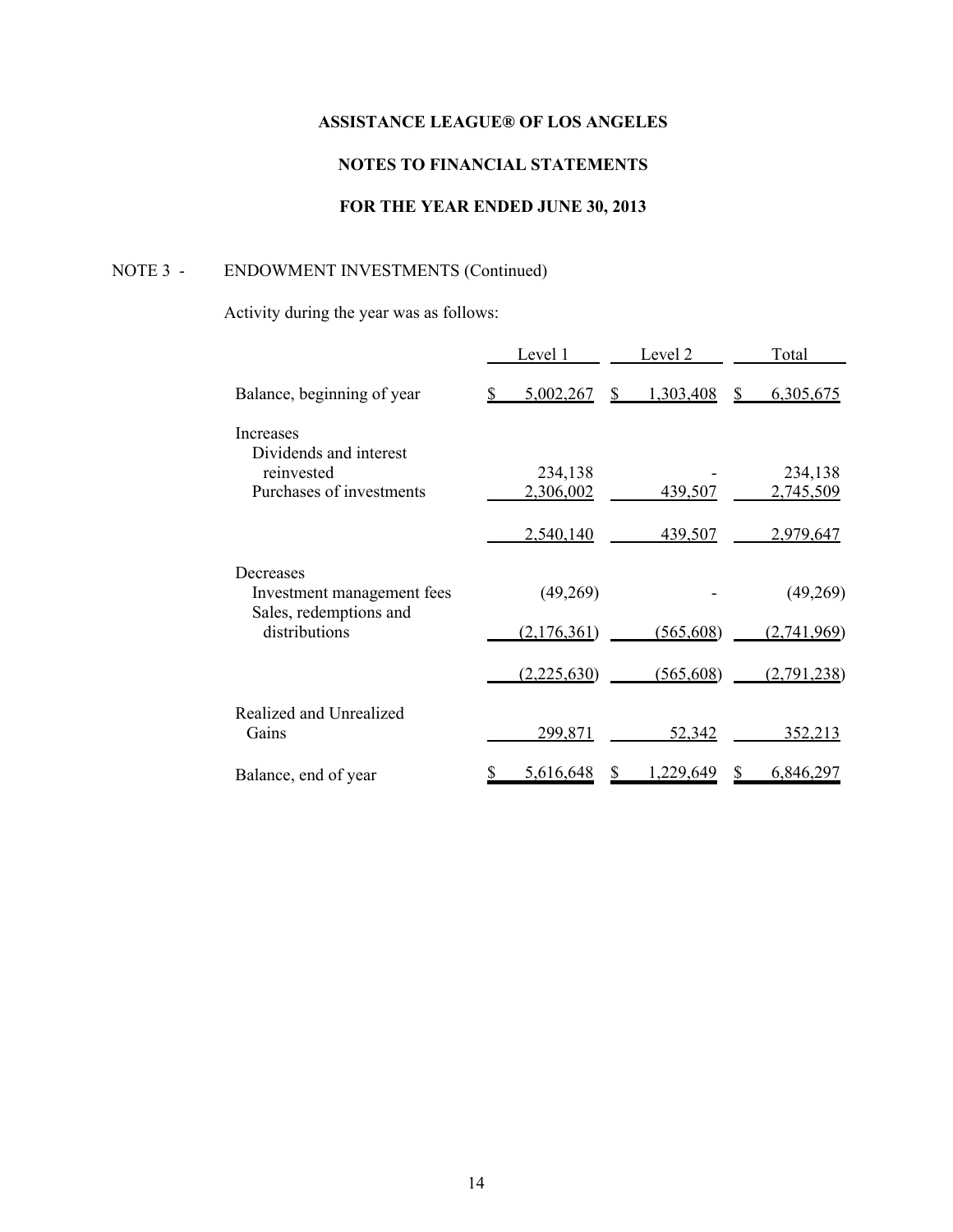# **NOTES TO FINANCIAL STATEMENTS**

# **FOR THE YEAR ENDED JUNE 30, 2013**

#### NOTE 4 - PROPERTY AND EQUIPMENT

### Property and equipment consist of the following:

|                            | In Use          |    | Held-for-Sale |    | Total         |
|----------------------------|-----------------|----|---------------|----|---------------|
| Land                       | \$<br>1,040,940 | -S | 333,560       | -S | 1,374,500     |
| Land improvements          | 29,473          |    | 24,400        |    | 53,873        |
| Buildings and improvements | 8,971,872       |    | 271,118       |    | 9,242,990     |
| Leasehold improvements     | 253,749         |    | 177,895       |    | 431,644       |
| Furniture and fixtures     | 1,260,005       |    | 78,834        |    | 1,338,839     |
| Office and other equipment | 100,898         |    | 6,836         |    | 107,734       |
| Vehicles                   | 156,515         |    |               |    | 156,515       |
| Computer equipment         | 391,222         |    |               |    | 391,222       |
|                            | 12,204,674      |    | 892,643       |    | 13,097,317    |
| Accumulated depreciation   |                 |    |               |    |               |
| and amortization           | (6,305,135)     |    | (420, 714)    |    | (6, 725, 849) |
|                            | 5,899,539       |    |               |    | 6,371,468     |

In August 2013, the Board agreed that the Children's Club property and the Fernwood parking lot would be offered for sale. The League has retained a commercial real estate broker to facilitate the sale. Accordingly, the net book value as of June 30, 2013, of these assets have been presented as property and equipment held-for-sale on the accompanying statement of financial position.

# NOTE 5 - SALE OF PANORAMA CITY PROPERTY

In November 2012, the property in Panorama City was sold for \$2,100,000, resulting in a gain totaling \$1,190,789. In connection with this sale, the mortgage payable secured by the Panorama City property was paid off.

# NOTE 6 - ASSET RETIREMENT OBLIGATION

The League has estimated the fair value of the cost to provide asbestos remediation to be \$322,929 as of June 30, 2013, and it is included within accounts payable and accrued liabilities within the accompanying statement of financial position. Accretion expense totaled \$11,979 for the year.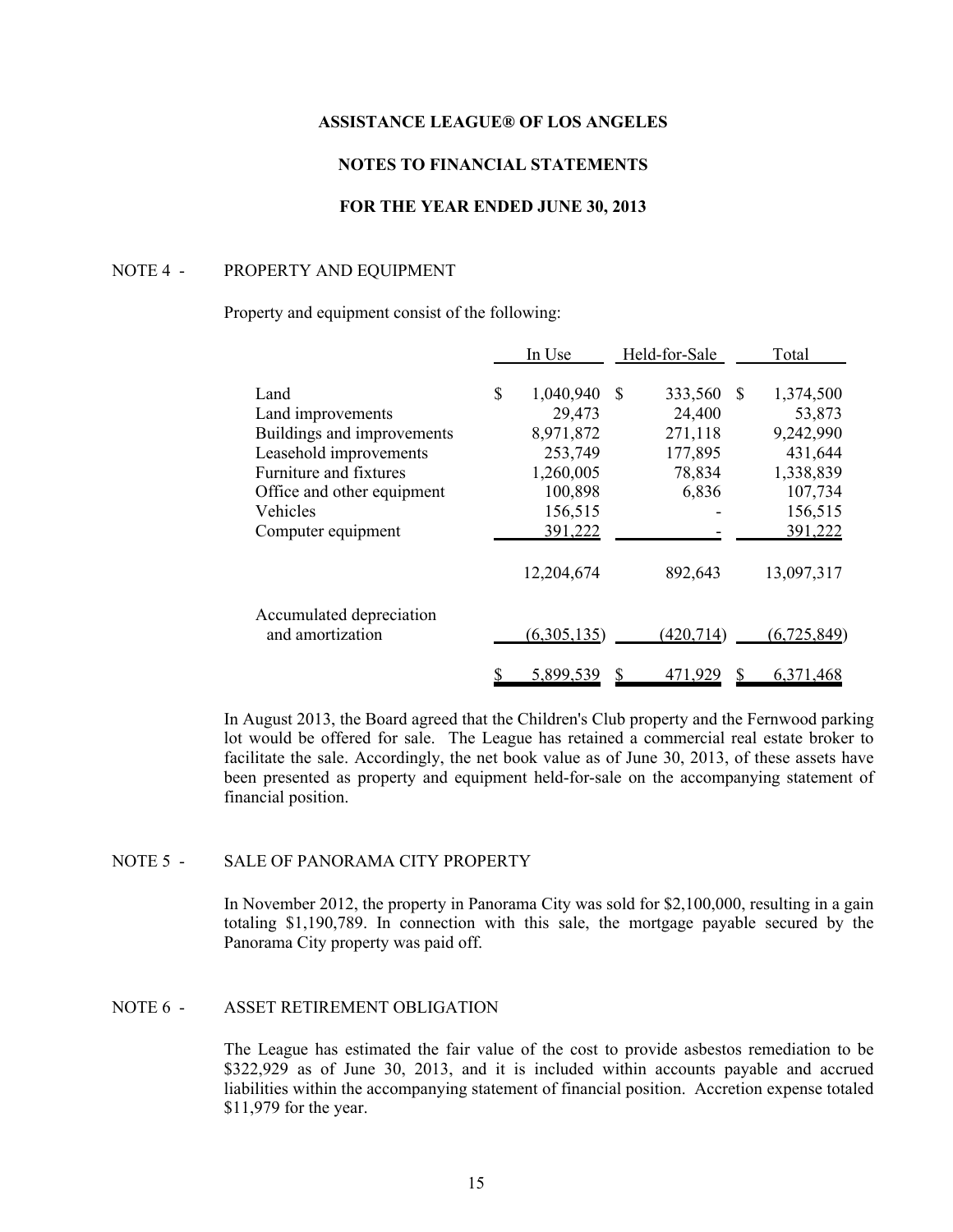# **NOTES TO FINANCIAL STATEMENTS**

## **FOR THE YEAR ENDED JUNE 30, 2013**

## NOTE 7 - ENDOWMENTS

The League endowments and quasi-endowments consist of pooled funds established for the purposes as described below. The Board has interpreted the California Uniform Prudent Management of Institutional Funds Act ("Cal UPMIFA") as requiring the preservation of the fair value of donor-restricted endowment funds. Donor-restricted endowment funds not classified as permanently restricted are classified as temporarily restricted net assets until those amounts are appropriated for expenditure in a manner consistent with donor intentions and the standard of prudence prescribed by Cal UPMIFA.

In accordance with Cal UPMIFA, the League considers the following factors in making a determination to appropriate or accumulate donor-restricted endowment funds:

- (1) The duration and preservation of the fund
- (2) The purposes of the League and the donor-restricted endowment fund
- (3) General economic conditions
- (4) The possible effect of inflation and deflation
- (5) The expected total return from income and the appreciation of investments
- (6) Other resources of the League
- (7) The investment policies of the League.

#### Return Objectives and Risk Parameters

The League has adopted investment and spending policies for endowment assets to provide for growth and income for its endowment assets. This is a balanced approach that seeks longterm growth in capital along with significant current income that will earn returns in excess of a passive set of market indices representative of the invested portfolio's asset allocation. Endowment assets include those assets of donor-restricted funds classified as permanently and temporarily restricted net assets as well as board-designated funds. Under the investment policy, endowment assets are invested to return 6% on a compound annual return basis after the deduction of management fees and annualized over three five-year rolling time periods and a full market cycle. Actual returns in any given year may vary from this amount.

#### Strategies Employed for Achieving Objectives

To satisfy its long-term rate-of-return objectives, the League relies on diversification through asset allocation with the targets for invested assets as follows: equities 45%, fixed income 45%, and commodities and other investments 10%. Management, members of the Finance Committee, and the League investment advisors meet regularly to ensure the strategies and investment performance are appropriate for the League.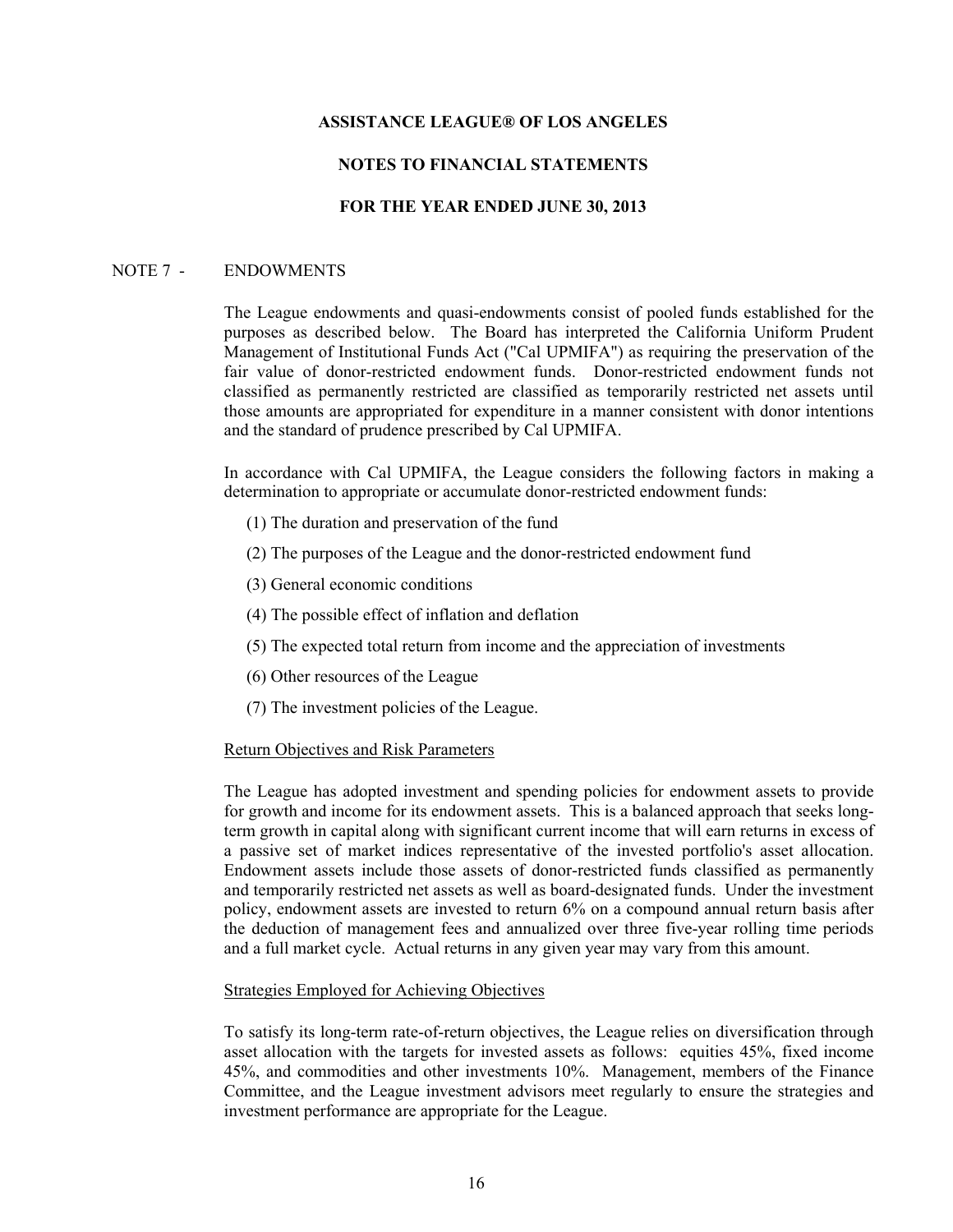# **NOTES TO FINANCIAL STATEMENTS**

# **FOR THE YEAR ENDED JUNE 30, 2013**

### NOTE 7 - ENDOWMENTS (Continued)

### Spending Policy and How Investment Objectives Relate to Spending Policy

The League's spending policy provides for a distribution of 3.6% annually, calculated over twelve trailing quarters. By special resolution, any amount of the board-designated endowment may be withdrawn for any purpose consistent with the mission of the League, and any amount of temporarily restricted term endowments may be appropriated for expenditure in accordance with the donors' specific instructions. During the year ended June 30, 2013, \$670,138 was distributed from the unrestricted board-designated endowment and \$329,862 from the temporarily restricted term endowment.

# Endowment Net Asset Composition by Type of Fund

Endowment net assets are classified as follows:

|                              | Unrestricted |   |             |              |   |           |
|------------------------------|--------------|---|-------------|--------------|---|-----------|
|                              | Board-       |   | Temporarily | Permanently  |   |           |
|                              | Designated   |   | Restricted  | Restricted   |   | Total     |
| Donor-Restricted             |              |   |             |              |   |           |
| <b>Operation School Bell</b> | \$<br>32,084 | S | 427,568     | \$<br>60,000 | S | 519,652   |
| Theatre for Children         | 52,214       |   | 681,290     | 734,587      |   | 1,468,091 |
| Foster Children's            |              |   |             |              |   |           |
| <b>Resource Center</b>       | 9,877        |   |             | 1,000,000    |   | 1,009,877 |
| <b>Children's Services</b>   |              |   | 102,437     | 549,628      |   | 652,065   |
| <b>Community House</b>       | 8,320        |   | 109,698     |              |   | 118,018   |
| <b>Senior Services</b>       |              |   | 17,864      | 100,000      |   | 117,864   |
| General Endowment            | 3,142,515    |   | 1,977       | 27,442       |   | 3,171,934 |
|                              |              |   |             |              |   |           |
|                              | \$ 3,245,010 |   | 1,340,834   | \$2.471.657  |   | 7,057,501 |
|                              |              |   |             |              |   |           |

Endowment Asset Composition on Statement of Financial Position

Assets held comprising the League's endowments are reported on the statement of financial position as follows:

| Endowment investments<br>Endowment cash | 6,846,297<br>211,204 |
|-----------------------------------------|----------------------|
|                                         | 7,057,501            |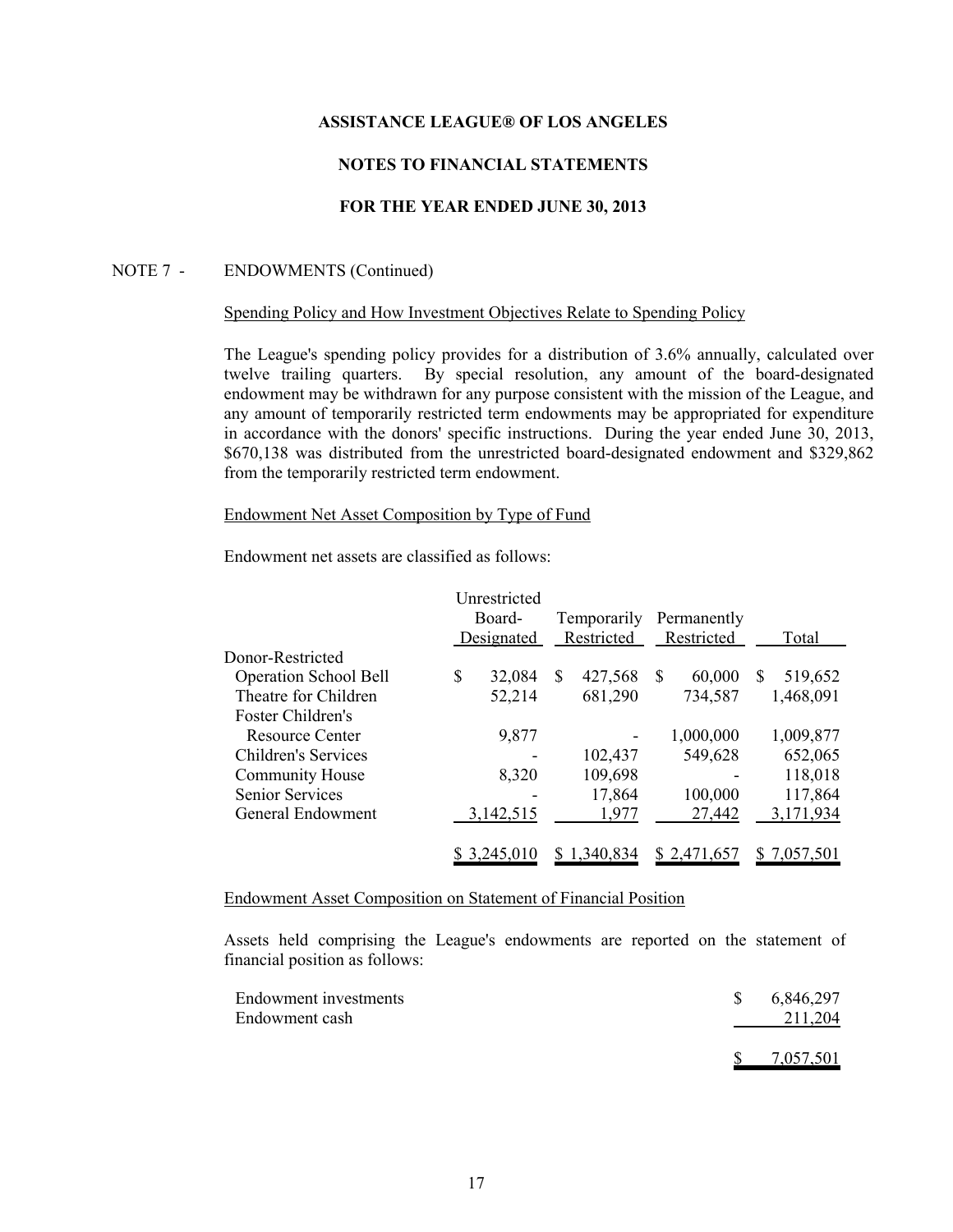# **NOTES TO FINANCIAL STATEMENTS**

# **FOR THE YEAR ENDED JUNE 30, 2013**

### NOTE 7 - ENDOWMENTS (Continued)

## Changes in Endowment Net Assets During the Year

Activity in the endowments during the year was as follows:

|                                                               | Unrestricted<br>Board-<br>Designated | Restricted        | Temporarily Permanently<br>Restricted | Total             |  |
|---------------------------------------------------------------|--------------------------------------|-------------------|---------------------------------------|-------------------|--|
| Balance, July 1, 2012                                         | \$3,544,860                          | \$1,463,628       | \$2,465,757                           | \$7,474,245       |  |
| Contributions<br>Investment earnings, net<br>Appropriated for | 5,000<br>365,288                     | 31,662<br>175,406 | 5,900                                 | 42,562<br>540,694 |  |
| expenditure and<br>distributed                                | (670, 138)                           | (329, 862)        |                                       | (1,000,000)       |  |
| Balance, June 30, 2013                                        | \$3,245,010                          | \$1,340,834       | \$2,471,657                           | \$7,057,501       |  |

### NOTE 8 - NET ASSETS

The League has net assets that fall into one of three categories - unrestricted, temporarily restricted, and permanently restricted. Unrestricted net assets may be designated by the Board for specific purposes, as described below. Temporarily restricted net assets have been designated by donors for specific purposes as described below. Permanently restricted net assets are detailed in Note 7.

### Unrestricted Board-Designated Net Assets

At June 30, 2013, unrestricted board-designated net assets are as follows:

| Unrestricted board-designated endowment (see Note 7) | \$<br>3,245,010 |
|------------------------------------------------------|-----------------|
| Theatre for Children                                 | 386,000         |
| Preschool Learning Center                            | 274,699         |
| Operation School Bell - inventory                    | 266,568         |
| Foster Children's Resource Center - inventory        | 33,159          |
| Auxiliary carryover                                  | <u>148,630</u>  |
|                                                      | 4.354.066       |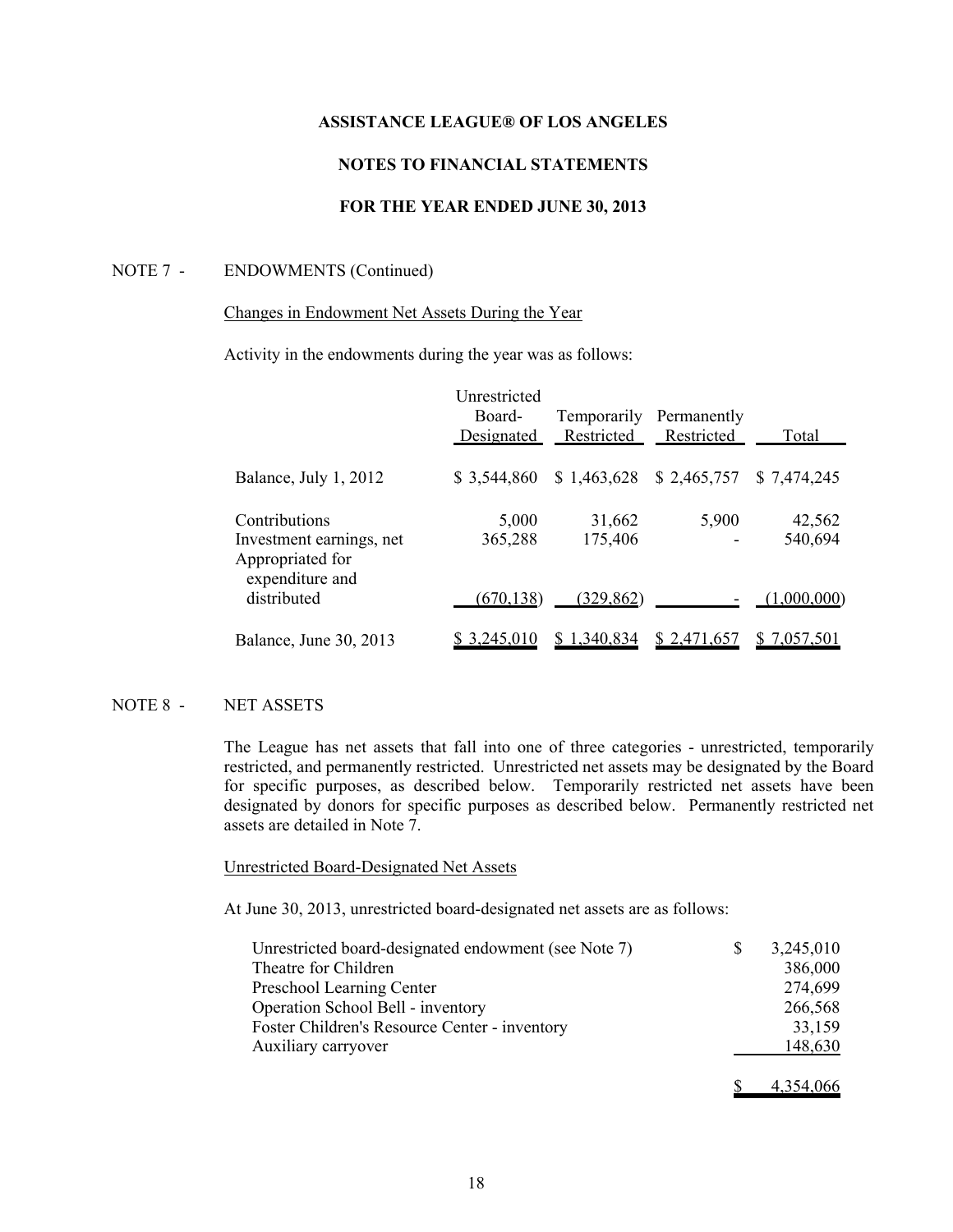# **NOTES TO FINANCIAL STATEMENTS**

# **FOR THE YEAR ENDED JUNE 30, 2013**

# NOTE 8 - NET ASSETS (Continued)

# Temporarily Restricted Net Assets

Activity in temporarily restricted net assets during the year was as follows:

|                                              | Releases<br>from     | Balance,<br>June 30,     |
|----------------------------------------------|----------------------|--------------------------|
|                                              | Restrictions         | 2013                     |
| Donor-restricted term endowment (see Note 7) | S.                   | $(329,862)$ \$ 1,340,834 |
| <b>Operation School Bell</b>                 | (384, 635)           | 220,668                  |
| Theatre for Children                         | (125, 913)           |                          |
| Foster Children's Resource Center            | (84, 110)            | 77,775                   |
| Hollywood Children's Club                    |                      | 20,000                   |
| <b>Children's Services</b>                   | (429,360)            | 111,102                  |
|                                              | <u>\$(1,353,880)</u> | 1,770,379                |

# NOTE 9 - CONTRIBUTED GOODS AND RENT

Contributed goods and rent during the year were as follows:

| Rent                      | 103,500 |
|---------------------------|---------|
| Assistance to individuals | 50,521  |
|                           | 154,021 |

# NOTE 10 - FUNDRAISING INCOME

Fundraising income and related contributions and expenses were as follows:

| Fundraising income<br>Contributions in connection with fundraising events | 244,522<br>\$<br>444,230 |
|---------------------------------------------------------------------------|--------------------------|
|                                                                           | 688,752                  |
| Less special event expenses                                               | (145, 427)               |
|                                                                           | 543,325                  |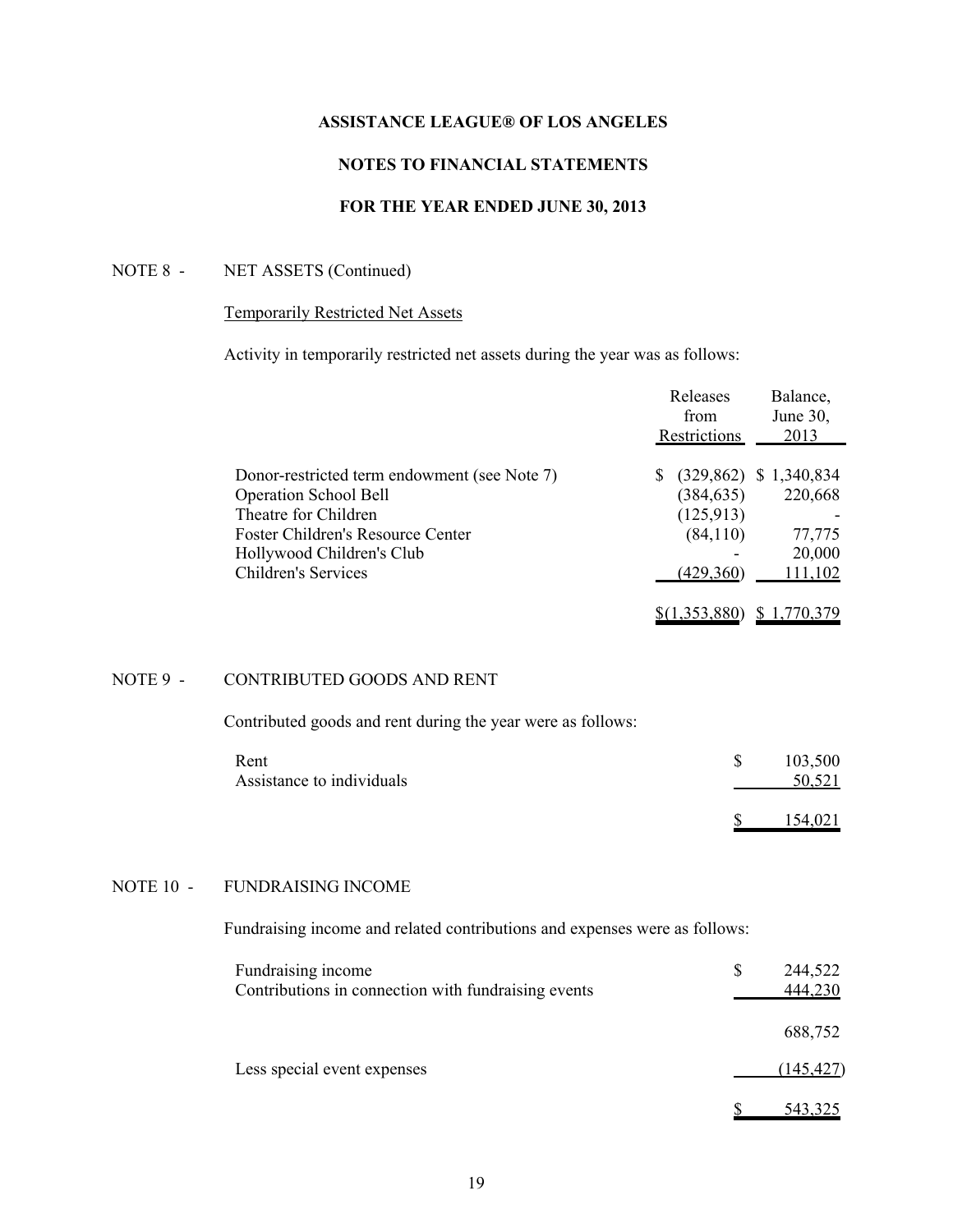# **NOTES TO FINANCIAL STATEMENTS**

# **FOR THE YEAR ENDED JUNE 30, 2013**

## NOTE 11 - COMMITMENTS AND CONTINGENCIES

#### Retirement Plan

The League offers an IRC Section  $401(k)$  plan (the "Plan") to its employees who are at least 21 years old and have completed six months and 500 hours of service. Plan participants are permitted to defer up to 20% of their compensation and the League will match 25% of the first 4% of contributions. Employer contributions vest after six years of service. For the year ended June 30, 2013, the League contributed \$13,668 as matching contributions.

#### Operating Leases

The League leases certain equipment and facilities under noncancellable operating leases expiring various dates through 2016.

The scheduled minimum lease payments under the lease terms are as follows:

| Year Ending June 30,                                | Facilities            |     | Equipment                |    | Total                    |
|-----------------------------------------------------|-----------------------|-----|--------------------------|----|--------------------------|
| 2014<br>2015<br>2016                                | \$<br>40,076<br>2,610 | - S | 16,264<br>3,480<br>1,257 | -S | 56,340<br>6,090<br>1,257 |
|                                                     | 42,686                |     | 21,001                   |    | 63,687                   |
| Rent expense for the year under<br>operating leases | 68,881                |     | 50,503                   |    | 119,384                  |

#### Litigation

In the normal course of operations, the League is named as a defendant in lawsuits and is subject to periodic examinations by regulatory agencies. After consultation with legal counsel, management has estimated the League's future liability for its legal fees related to these matters, and has included this amount in accounts payable and accrued liabilities on the accompanying statement of financial position.

### Government Grants

Certain programs of the League receive funding and support from local, state or federal governments. Accordingly, these programs are subject to audit that could result in adjustments. Management believes that liabilities, if any, resulting from any such audits will not have a material effect on the financial statements.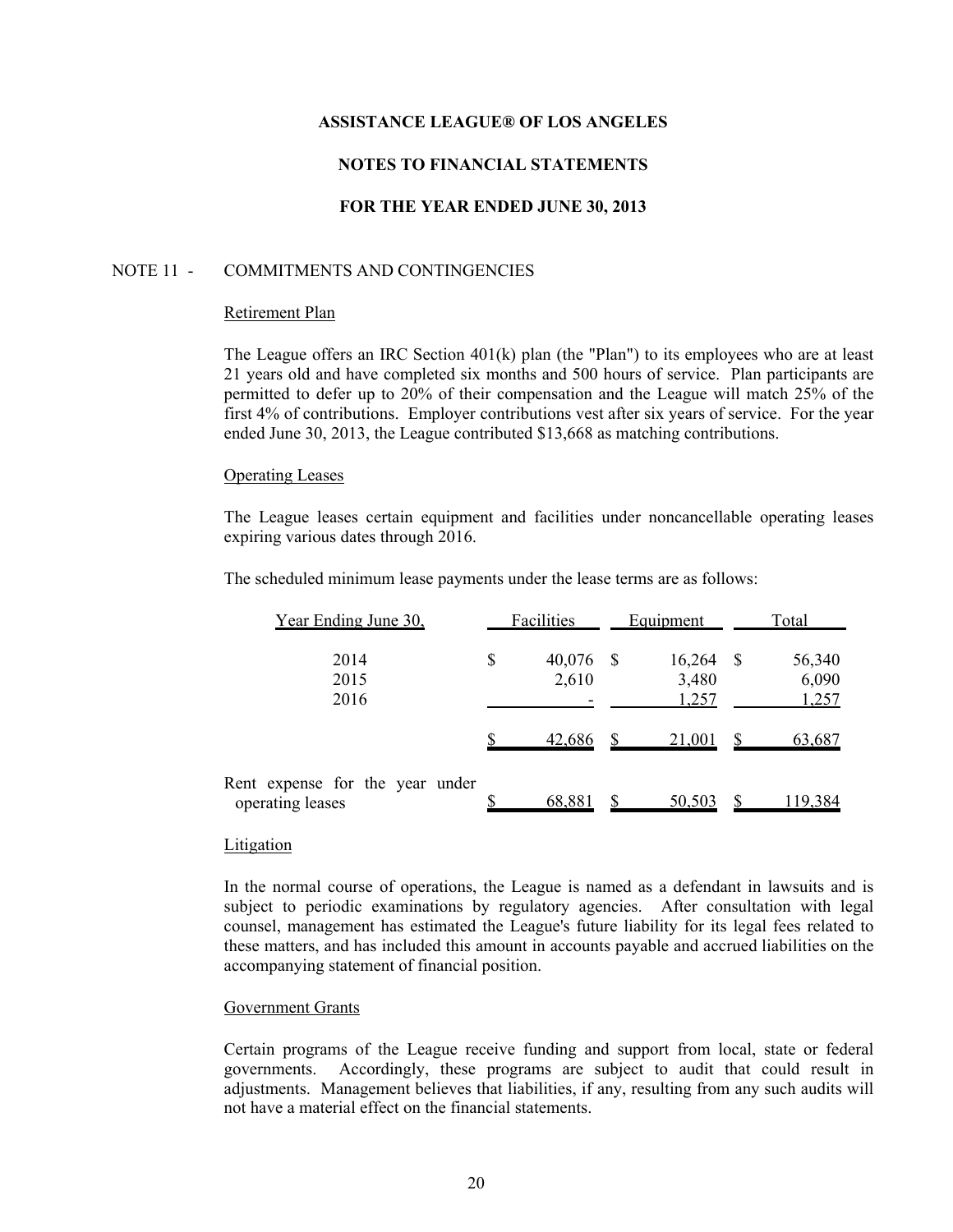

# INDEPENDENT AUDITORS' REPORT ON INTERNAL CONTROL OVER FINANCIAL REPORTING AND ON COMPLIANCE AND OTHER MATTERS BASED ON AN AUDIT OF FINANCIAL STATEMENTS PERFORMED IN ACCORDANCE WITH *GOVERNMENT AUDITING STANDARDS*

### To the Audit Committee **ASSISTANCE LEAGUE® OF LOS ANGELES** Los Angeles, California

We have audited, in accordance with U.S. GAAS and the standards applicable to financial audits contained in *Government Auditing Standards* issued by the Comptroller General of the U.S., the financial statements of Assistance League® of Los Angeles (the "League") (a nonprofit organization), which comprise the statement of financial position as of June 30, 2013, and the related statements of activities, functional expenses, and cash flows for the year then ended, and the related notes to financial statements, and have issued our report thereon dated November 20, 2013.

### **Internal Control Over Financial Reporting**

In planning and performing our audit of the financial statements, we considered the League's internal control over financial reporting (internal control) to determine the audit procedures that are appropriate in the circumstances for the purpose of expressing our opinion on the financial statements, but not for the purpose of expressing an opinion on the effectiveness of the League's internal control. Accordingly, we do not express an opinion on the effectiveness of the League's internal control.

A *deficiency in internal control* exists when the design or operation of a control does not allow management or employees, in the normal course of performing their assigned functions, to prevent, or detect and correct, misstatements on a timely basis. A *material weakness* is a deficiency, or a combination of deficiencies, in internal control, such that there is a reasonable possibility that a material misstatement of the entity's financial statements will not be prevented, or detected and corrected, on a timely basis. A *significant deficiency* is a deficiency, or a combination of deficiencies, in internal control that is less severe than a material weakness, yet important enough to merit attention by those charged with governance.

Our consideration of internal control was for the limited purpose described in the first paragraph of this section and was not designed to identify all deficiencies in internal control that might be material weaknesses or significant deficiencies. Given these limitations, during our audit we did not identify any deficiencies in internal control that we consider to be material weaknesses. However, material weaknesses may exist that have not been identified.

#### **Compliance and Other Matters**

As part of obtaining reasonable assurance about whether the League's financial statements are free from material misstatement, we performed tests of its compliance with certain provisions of laws, regulations, contracts, and grant agreements, noncompliance with which could have a direct and material effect on the determination of financial statement amounts. However, providing an opinion on compliance with those provisions was not an objective of our audit, and accordingly, we do not express such an opinion. The results of our tests disclosed no instances of noncompliance or other matters that are required to be reported under *Government Auditing Standards*.